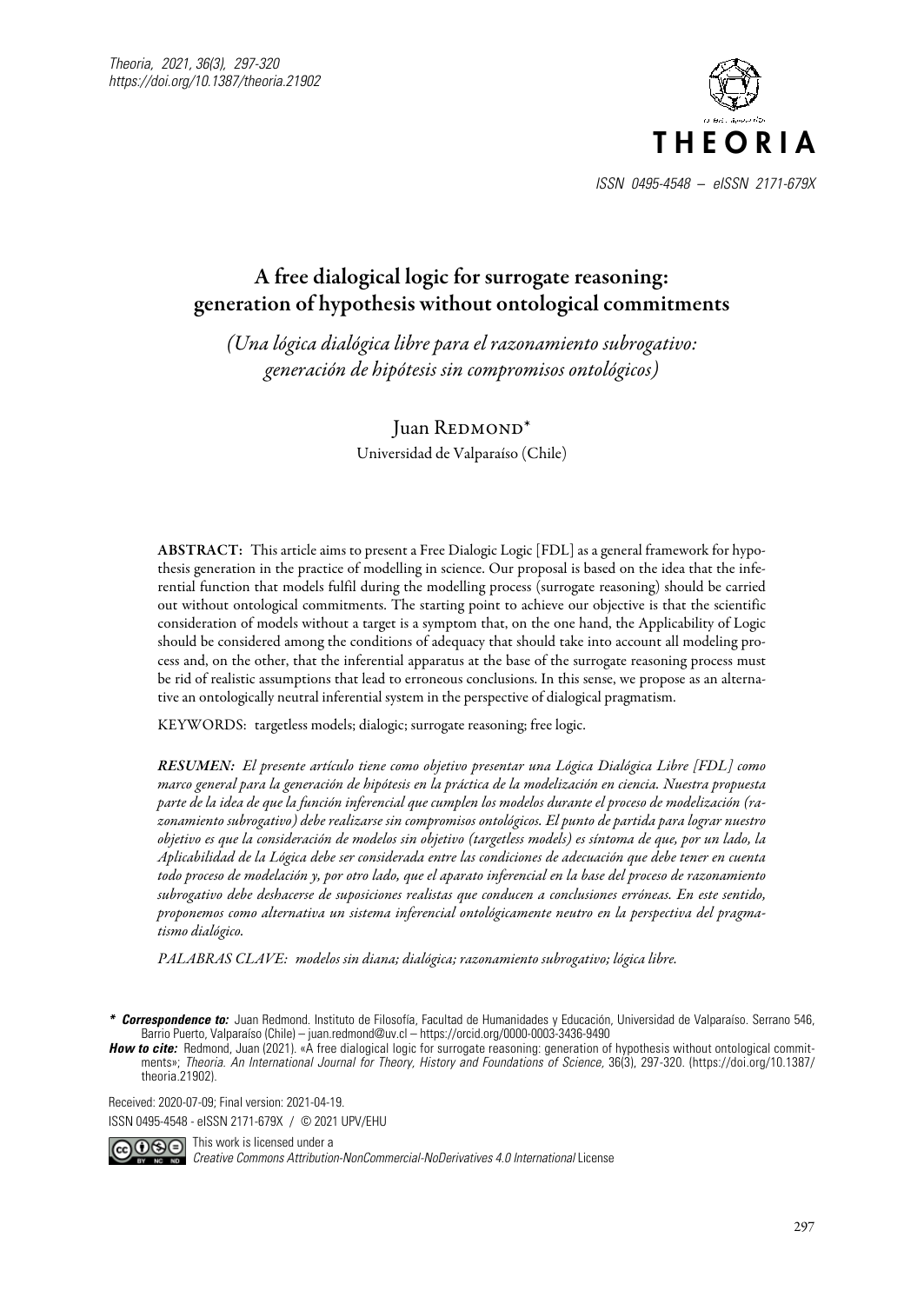#### *1. Introduction*

The objective of the present article is to propose a Free Dialogical Logic (FDL henceforth) that addresses the logical problems that arise when the generation of scientific hypotheses correspond to portions of the world whose existence is uncertain or debatable. In particular, we will focus on cases when we must infer scientific hypotheses from models that point to that kind of portions of the world.<sup>1</sup> Thus, if a model should allow us to generate hypotheses about ontologically uncertain phenomena, which is identified as the target in the generalized literature, our point is that the applicability of logic must be considered between the conditions of adequacy and that the generation of hypothesis should be done only from a logical framework that takes into account this feature. The latter considerably restricts our interest to those modeling cases, where the ontologically uncertain phenomena, due to their unclear status, justify the denomination of targetless cases. Therefore, the question that guides our work is which is the most adequate inferential frame for the generation of hypotheses from models about ontologically controversial portions of the world. And according to this, we aim to propose and justify, within the framework of dialogical pragmatism, a proof system without ontological commitments, suitable for targetless cases.

### *2. Targetless and Ontology*

The notion of *targetless models* is recognized in the general literature (cf. Frigg and Nguyen, 2017) as one of the conditions of adequacy that any modeling approach must satisfy in order to be suitable. The notion points to the fact that the modeling process is carried out without a target or portion of the world (phenomena) to which the model points. Indeed, we believe that this explanation of a modeling process with an absent target is not very precise. Moreover, at first sight, it seems nonsensical, given the subrogating condition that models possess: a model is always the model of something<sup>2</sup>. However, we can try to understand this absence in the following way: targetless could happen either because models do not require a target, or because the model assumes that there should be a portion of the world but it is not or does not exist. The first vision, for example, corresponds to the socalled 'toy models' according to Luczak (2017). In this article, we will focus on the inferential issues of the latter two. That is, from a logical point of view, how is it possible to have a model without a target, if reasoning generated from models must yield claims about the target of the models (the phenomena).

So, what does it mean then at first sight that we have a modeling process, but there is no target to which the model is addressed? Where does the information about the absence

<sup>&</sup>lt;sup>1</sup> Our proposed use of FDL is not exclusive to the modeling process. Extending the requirement of a neutral logic to the other scientific domains of hypothesis generation (abduction, etc.) is a task for a future article.

<sup>2</sup> For example, in a perspective that defends an epistemic point of view for the representational function of models and denies a demarcation criterion, all objects attain this new double condition at the moment they are invested with the condition of being modeling something. This double condition, that of being itself and at the same time being something else is achieved according to each approach to the notion of representation (similarity, morphism, being in the place of, inferential point of view, etc.).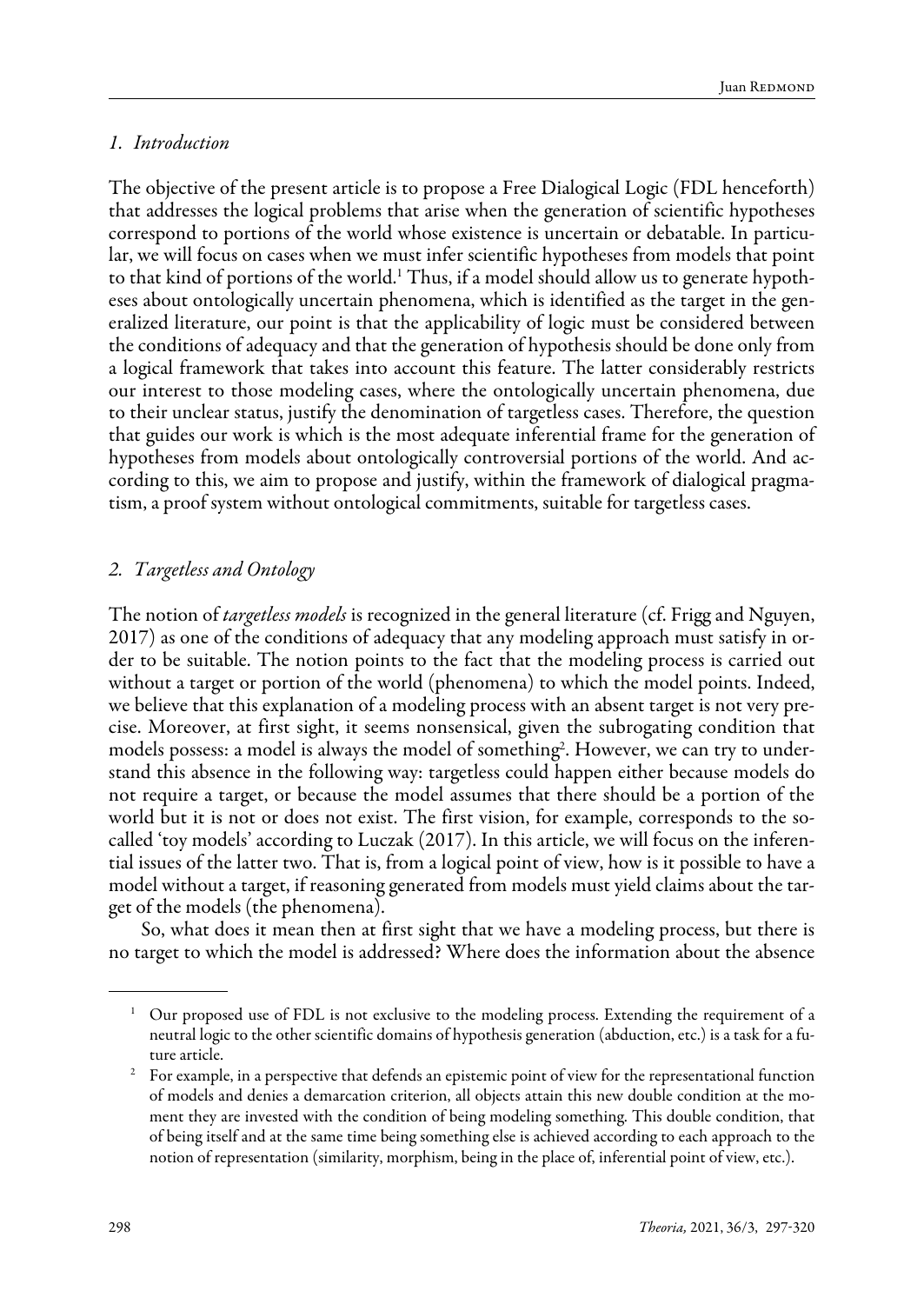of a target come from? At first, the targetless's condition of a model seems to be the result of the confrontation of a datum (the absence of  $T$ ) with a complete process, but not necessarily null. Indeed, it is considered that targetless is not a clause to invalidate modeling processes. In this regard, we believe that there are in general two options: either we deny that the target could not exist (we deny targetless), or we try to explain what happens. We distance ourselves from the first position because we consider it to be anti-intuitive. We believe that there are numerous cases of successful models, even though we know that the target they are aiming at, does not exist or it is not as described by the model (for example, when we appeal to the planetary model of the atom to explain Coulomb's law, even though we know that this is not the reference of the word 'atom'). Thus stated, targetless is not considered a hypothesis, a condition, or a presupposition, but a fact that results from experimental corroboration (sometimes *a fortiori*). We mean, "the targetless condition" of the model is not part of any process of modeling. And from a logical point of view, which is the purpose of the present article, there seems to be no special consideration of any kind regarding the generation of hypotheses, whether it is done from an unrealistic model (models of ether, phlogiston, etc.), or a shark model for hydrodynamic studies (model of a real shark for submarine engineering). Especially regarding the ontological status of what those models point to. For this reason, we believe that it is worth introducing a distinction between this approach of targetless, which we will call *static*, and the point of view that aims to integrate the absence of the target in the process of generating hypotheses and that we will call *dynamic*. We will develop the latter in point 5.

In general, the absence of a target triggers at least two kinds of problems: one is epistemological and concerns scientific realism. The second is logical and points to the inferential function of the model, i.e., the generation of hypotheses about a portion of the world (the target of the model).

# *3. Modeling and realism: where is the target?*

The scientific realism to which we refer, as Chakravarty (2017) points out, is a positive epistemic attitude toward the content of our best theories and models. Indeed, this epistemic attitude results in beliefs in different aspects of the world described by the sciences. We also consider relevant to our work realistic approaches that focus on the following aspect: the successful reference of theoretical terms to things in the world, both observable and unobservable. And this presupposes the metaphysical dimension of realism: the mind-independent existence of the world investigated by the sciences. And although this is an uncommon position in contemporary theoretical developments —as Chakravarty points out—, it reveals a maxim that governs —from our point of view— all scientific realism: Science aims to give a literally true account of the world or reality. The latter, in turn, leads us to the epistemological dimension of it, that is, that the totality of knowledge of the world is the set of scientific theoretical claims (interpreted literally as describing an independent world or reality). How could we then have knowledge according to the realistic approaches, if the target system does not exist? The latter is indeed a serious problem. Even more so if we take into account, from the perspective of scientific representation, all the theoretical commitments underlying the different approaches. For example, if we consider the similarity and structuralist conceptions. One reaction to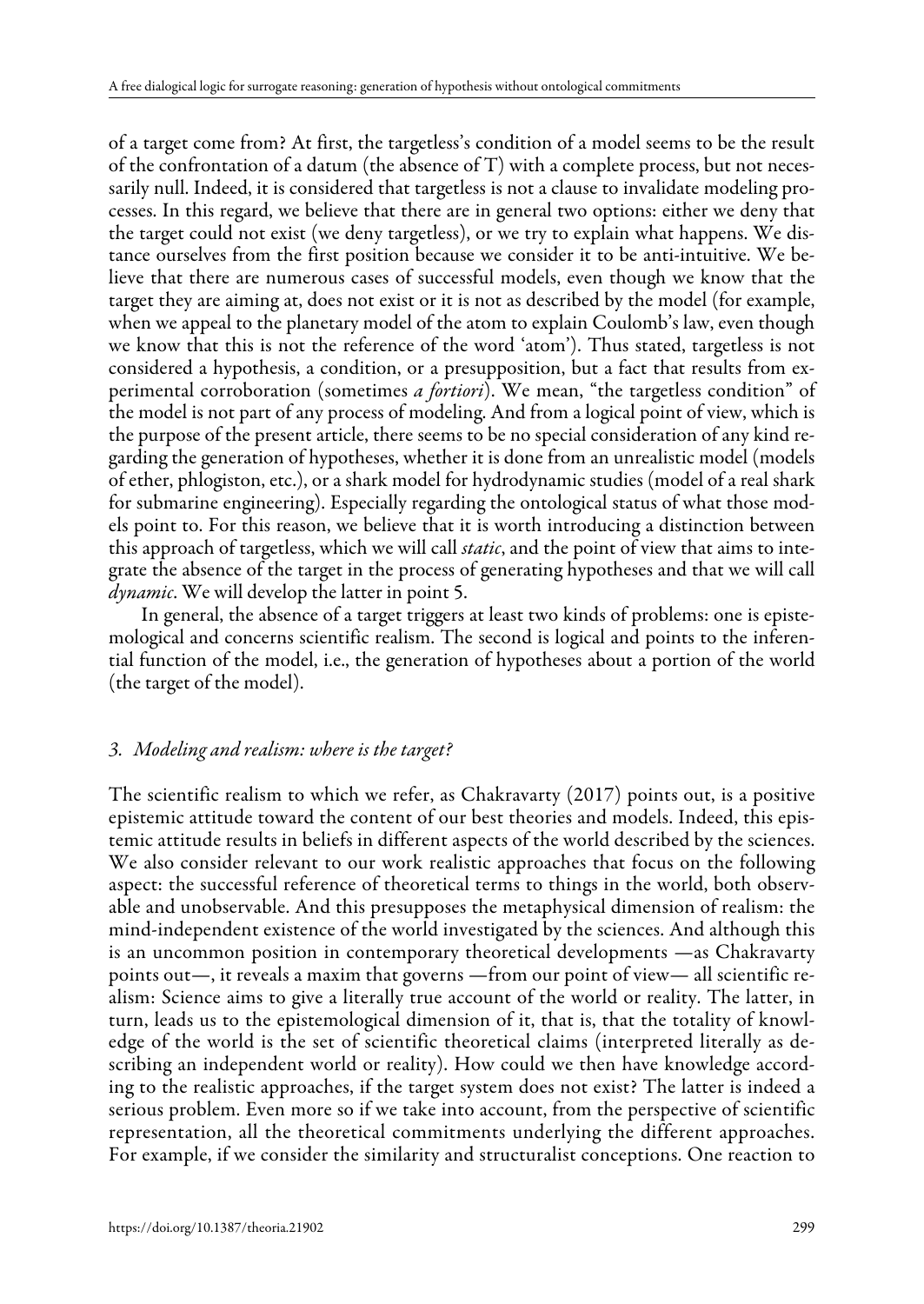these problems is the anti-realist approaches that distance themselves from the notion of representation.

However, the aim of our article is not to contribute to this debate. In effect, although the notion of targetless challenges the realist commitments of theories, our aim here is not to postulate an anti-realistic or antirepresentationalistic approach to modeling, but to analyse the realist presuppositions present in the inferential function that models perform (surrogate reasoning) and their consequences.

### *4. Targetless and applicability of logic: surrogate reasoning*

Surrogate reasoning is the name given to the process of generating hypothesis in the practice of modeling. The term was introduced by Swoyer (1991, p. 449) and, as Frigg and Nguyen point out, is about reasoning conducted on models that yield claims about their targets (2017, p. 51). We assume from this definition that it is a logical process. The hypothesis generated still remains —as in the most epistemological approaches— a tentative assumption or concession made for the sake of argument in order to draw out and test its logical or empirical consequences. Our aim here is to point out that the ontological presuppositions of scientific realism present in the underlying logic of surrogate reasoning lead to erroneous conclusions —of which targetless is a symptom— and should therefore be abandoned.3 For symptoms, we mean an anomaly that requires a new perspective.

It is important to note that, from our point of view, as we pointed out above, we are not considering models as prescribing what reality is like. Instead, it is about modeling to understand what reality is like or how it works. In these cases, surrogate reasoning consists of generating hypotheses from the model and then testing them experimentally (directly and indirectly), in the portion of the world where the model is focused. The success of the latter depends, among other things, on the degree of accuracy with which the model relates to the portion of reality at which it is aimed (and according to the chosen theoretical perspective). Indeed, it can be seen that the modeling process as a whole (including recognition of a problematic portion of reality, elaboration of a model, measurement, testing, data collection, etc.), goes beyond the surrogate reasoning function of the model. But reasoning conducted on models is a crucial factor in determining whether the model is adequate or not.

Thus, surrogate reasoning, as a condition for models, does not mean that we are dealing with a new kind of generation of hypothesis. What is new, according to our point of view, is that we are addressing a dynamic and interactive frame where the model and the targeted portion of reality exchange information $\rm ^4$ .

Now, we will focus on highlighting the problems of choosing an ontologically non-neutral logic as the basis for surrogate reasoning. Talking about truth, falsity, and por-

<sup>&</sup>lt;sup>3</sup> We repeat that this does not mean that we propose to abandon the scientific realism of theories. We can use a neutral logical apparatus for the generation of hypotheses, independently of the theoretical assumptions that underlie the epistemological approach within which the modeling practice is carried out.

<sup>&</sup>lt;sup>4</sup> In another article we have argued that this interactive relationship, to be captured correctly, requires an appropriate dynamic and interactive theoretical approach (cf. Redmond, 2021).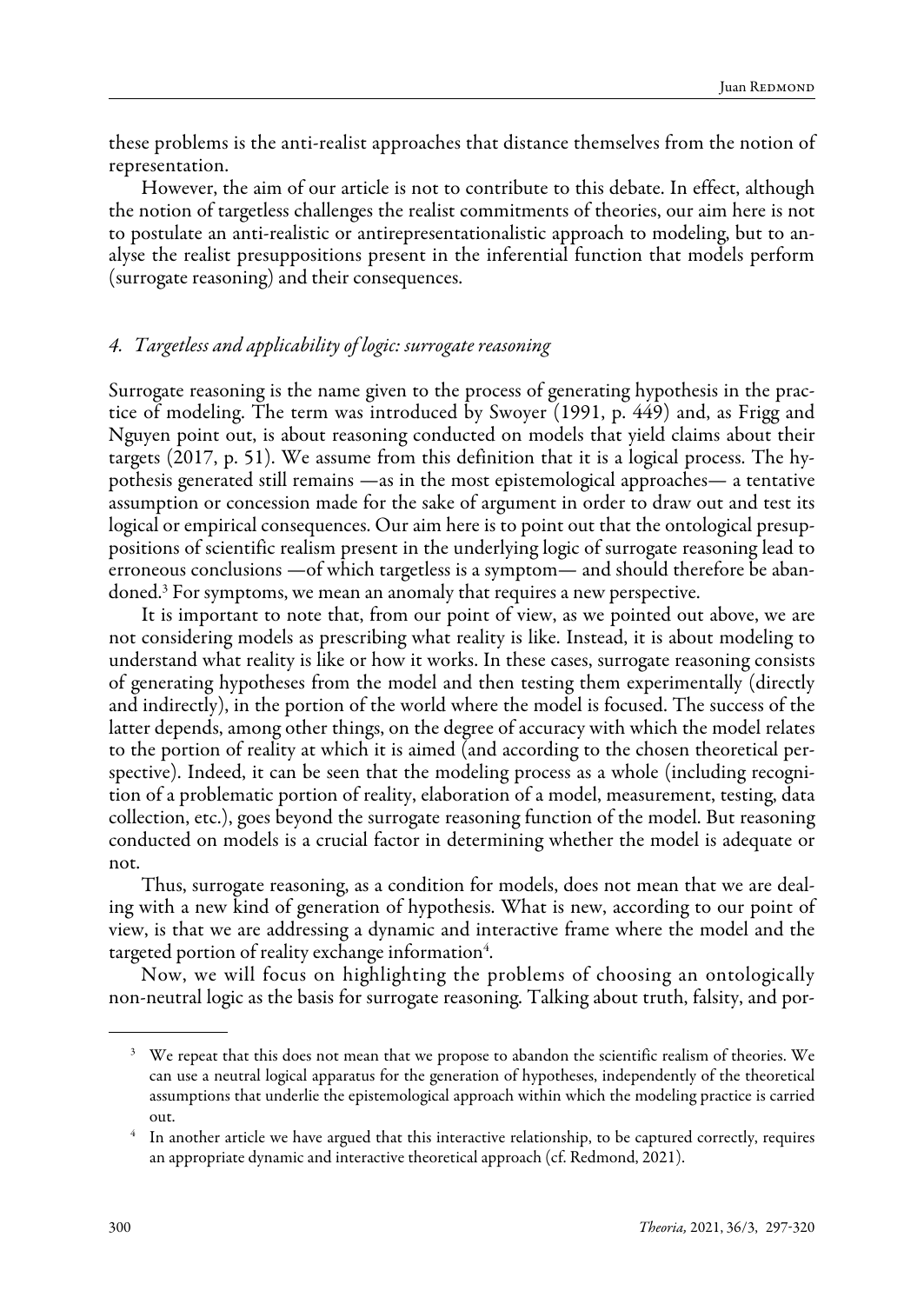tions of reality bring us to —from a logical point of view— the most consolidated logical frame in science: classical logic. Our objective is to expose the ontological commitments at the base of this frame and to align ourselves with the critique mainly made by Lambert (2003) and Bencivenga (1986) and their proposal of a free logic. According to this, now we introduce general insights about the semantic of classical logic and then the critics from the free logic perspective<sup>5</sup>.

For the semantic of classical logic, following Shapiro and Kouri Kissel (2018), we have:

— A set of non-logical terminology *K*.

— An *interpretation* for the language  $LIK =$  is a structure  $M = \langle d, I \rangle$ 

- *d* is a non-empty set, called the *domain-of-discourse*
- *I* is an *interpretation function.*

And one of the most relevant features of this semantics is that.

If  $k_1$  is a constant in *K*, then *I*( $k_1$ ) is a member of the domain *d*.

Thus, as the authors signalized, every constant denotes something. Systems, where this is not assumed, are called *free logics*. The two logical principles that reflect this compromise are (i) "the principle of Existential Generalization (EG):  $Fb \rightarrow \exists x (Fx)$ , i.e., If *b* is *F*, then there is something that is *F*. The second principle —as Reicher signalizes (2019)— is "less prominent, rather seldom explicitly stated, but often tacitly assumed." This is about the **Predication Principle (PP):**  $Fb \rightarrow \exists x (x = b)$ , i.e., If *b* is *F*, then *b* exists / there is something identical with *b*.

These two principles, when present in scientific discourse, especially in modeling, lead to consequences that in some cases contradict hard empirical facts and trivial truths about the ontological status of the portions of the world implicated. Let us consider the following case as an example of the difficulties that may result from not properly considering the applicability of the underlying logic. The planetary model created to explain the anomalies in Mercury's orbit (the 43 arcsecond variation that had been detected at the perihelion of the planet Mercury), and which included a planet between itself and the sun: Vulcan (cf. Levenson, 2017). No doubt the model explained well what was observed, just as the planetary model of the atom allows a good understanding of the phenomena through Coulomb's law for electric charges. But in both cases, the success of the models is not a proof of the existence of that to which the model was aiming. But the latter contradicts the semantics of classical logic. In effect, for the Vulcan case, according to the semantics of classical logic, there must be at least one individual  $k$  who satisfies the properties assigned to the model: 'A =  $k_i$  is a planet between the Sun and Mercury and produces disturbances in Mercury's orbit'. But at the same time, from the assertion that such an individual fulfills such a property  $(Ak_1)$ , we can infer —according to the principles that govern classical logic— that there must *exist* at least one individual with this property:  $Ak$ ,  $\rightarrow \exists xAx$  (Specification, i.e., the existential quantifier ranging over the domain of existing beings). But if we transfer this outcome to the phenomena (the target of the model), it will lead to a predictable failure. But the interesting thing is that the failure is not due to a problem of the standard of

<sup>&</sup>lt;sup>5</sup> In this sense we reject Levy's idea that a model, sometimes, is proposed in a non-committal spirit (Levy, 2014, p. 797). Especially from an inferential point of view, using classical logic there is no way out of its ontologically committed semantic.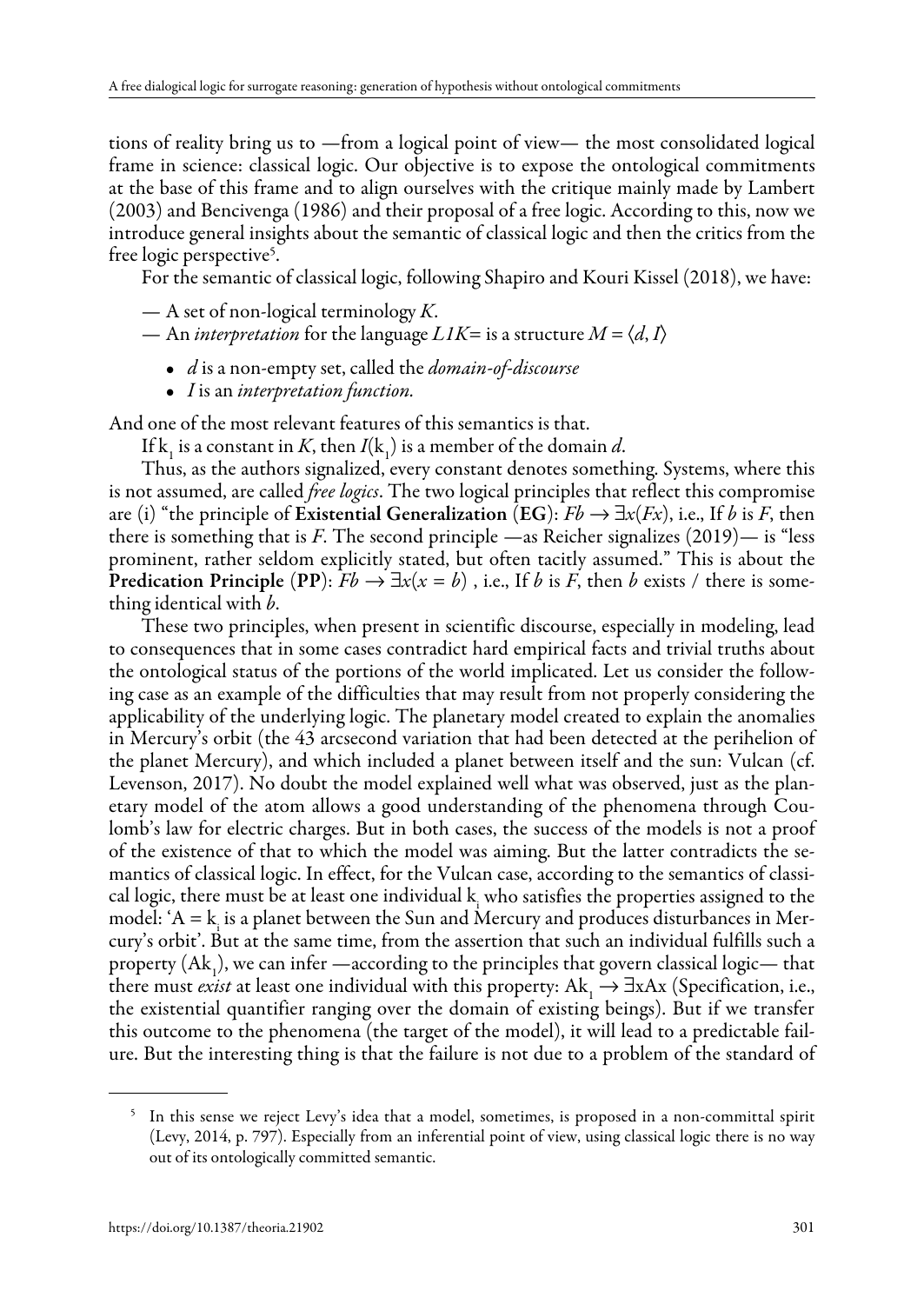adequacy and the possibility of misrepresentation. This is a case where we apply the wrong logic. For if, as in the case of anomalies in the orbit of Mercury, we model a portion of reality that that is unknown to us and that we do not have certainty about the existence or not of entities in it, we cannot use a logic with ontological commitments for its singular terms (ki ). A Free Logic, from our point of view, is the most prominent frame that acknowledged this problem. In effect, Free Logic aims to invalidate specification and particularization, both. The result is a logic free of ontological commitments. Our contribution (below) follows these insights.

### *5. A dynamic point of view of targetless*

Now, taking another step in the direction of our proposal, we would like to offer a dynamic point of view of targetless. In order to achieve our objective, we will take into account the following two elements: the first is to understand targetless as a case of ontological indeterminacy (epistemic gap), that is present in specific cases of the practice of modeling. The second aspect, which relies on the first one, aims at integrating this indeterminacy into the inferential process that accomplishes the model. Both elements can be achieved, from our point of view, only using a free logic for the generation of hypothesis from the model (surrogate reasoning). That is, in other words, a neutral logic is justified especially in cases in which ontologically uncertain phenomena are modeled. Modeling portions of the world that are ontologically uncertain is more common than you might think and is perhaps the most challenging and enriching part of scientific modeling.

In general, we believe that we speak of ontologically uncertain phenomena in the following cases:

- i) we know there is something but we don't really know what it's like [If we think, for example, of the different shapes given to the atom from Dalton to Bohr];
- ii) we don't know if there is something or not [if we think of the Planetary Model that proposed the planet Vulcan between Mercury and the Sun];
- iii) we know that such a thing doesn't exist [models of perfect agents (perfect agents doesn't exist)].

Of course, these are special cases of modeling, but especially in these cases, we believe that the caution or *parsimony* that should characterize the experimentation with observables and non-observables (and especially cases *i*, *ii*, and *iii*), should be reflected inferentially in the use of a neutral frame.<sup>6</sup> The final corroboration or proof of the existence or non-existence of something must be considered out of definitely outside the inferential scheme of proposing hypotheses about the target system. $^7$  But the inferential basis of surrogate reasoning cannot be indifferent to the absence of this corroboration or proof.

<sup>6</sup> A neutral logic such as the one we propose would provide us with a deflationary and/or minimalist alternative with respect to the truth (cf. Contessa, 2007; Suárez, 2015), offering the ludic semantics (game

theory) of Dialogic Logic as an alternative to a referentialist semantics such as that of classical logic. 7 This does not mean that realism is abandoned, that is, it can continue to be defended despite the neutrality of the ontologically neutral action of proposing hypotheses. Otherwise modeling would logically become a machine to produce existing ones: we make a model on a computer, then verify experimentally one of its hypotheses and its target would instantly appear in reality (*Ex Nihilo Fiat*).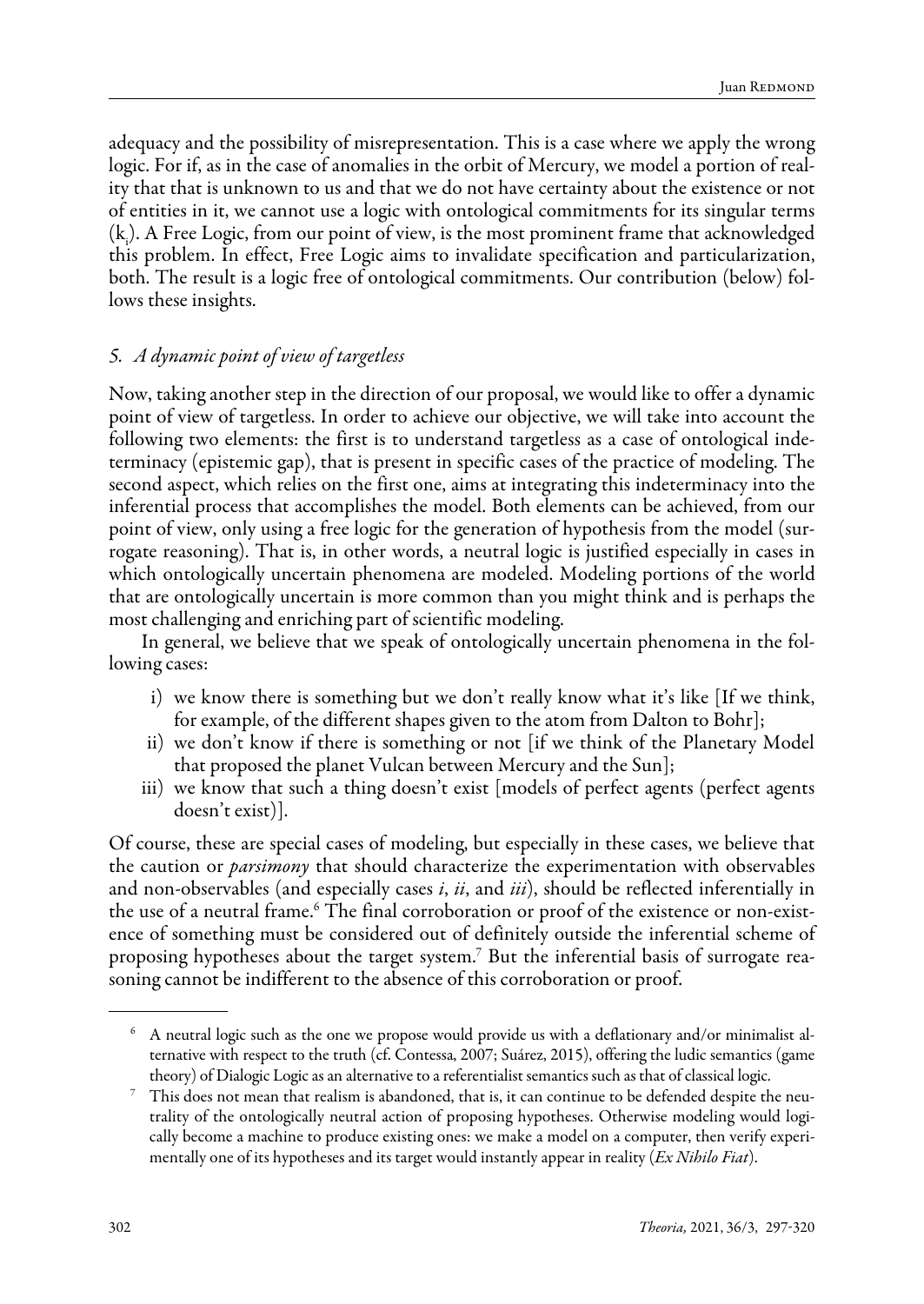It should be noted that, by their subrogating character, the conclusions drawn in a model are also, as hypotheses, claims about the ontologically problematic portion to which the model points. But once the hypothesis has been positively corroborated, it would be a mistake to say that what is true in the model is also true in reality. And this is due, as we pointed out above, to the referentialist semantics that underlies the notion of truth in classical logic. For example, it is quite possible to positively corroborate hypotheses obtained from a model consisting of a frictionless plane. But it seems unacceptable that we should therefore conceive that there exists such an impossible thing as a frictionless plane. The same applies to other types of unrealistic models that Frigg gathers in the following list (2010, p. 257): Frictionless planes, spherical planets, infinitely extended condenser plates, infinitely high potential wells, massless strings, populations living in isolation from their environment, animals reproducing at a constant rate, perfectly rational agents, markets without transaction costs.

From our point of view, then, targetless would mean that the model points to ontologically uncertain phenomena and that this fact must be taken into account in the inferential function of the model (surrogate reasoning), which justifies the use of a neutral logic. In the following, we present the dialogical frame for an ontologically neutral logic.

# *6. Modeling from a logical point of view*

In this section, we will develop an ontologically neutral logic for the surrogate function that is inferentially fulfilled by the models. We have chosen the approach of dialogical pragmatism for this purpose. In effect, we think that in general the process of modeling could be better understood as an interactive process. The agents of the interaction, in our proposal, are the model and the target system, and the dynamic approach of dialogics could illuminate aspects that are lost in other static points of view.

We will develop this section in two parts. In the first part (I) we will present the dialogic frame and in the second part (II) we will present a Free Dialogical Logic (FDL).

### (I) The dialogical frame8

Dialogues are mathematically defined language games that establish the interface between the concrete linguistic activity and the formal notion of demonstration. Two interlocutors (Proponent and Opponent) exchange movements that are concretely linguistic acts. The Proponent enunciates a thesis, the thesis of the dialogue, and undertakes to defend it by responding to all the opponent's criticisms. The allowed criticisms are defined in terms of the structure of the statements affirmed in the dialogue. For example, if a player affirms conjunction A and B, at the same time he gives the opponent the possibility to choose one of the two and to demand that he affirm it. The very notion of asserting is defined by the context of critical interaction: asserting means committing oneself to provide justification to a critical interlocutor. But in dialogues there is no general theory of justification but only insofar as they are logically complex statements that find their justification from simple state-

<sup>8</sup> For a more detailed presentation see the Appendix at the end of this article.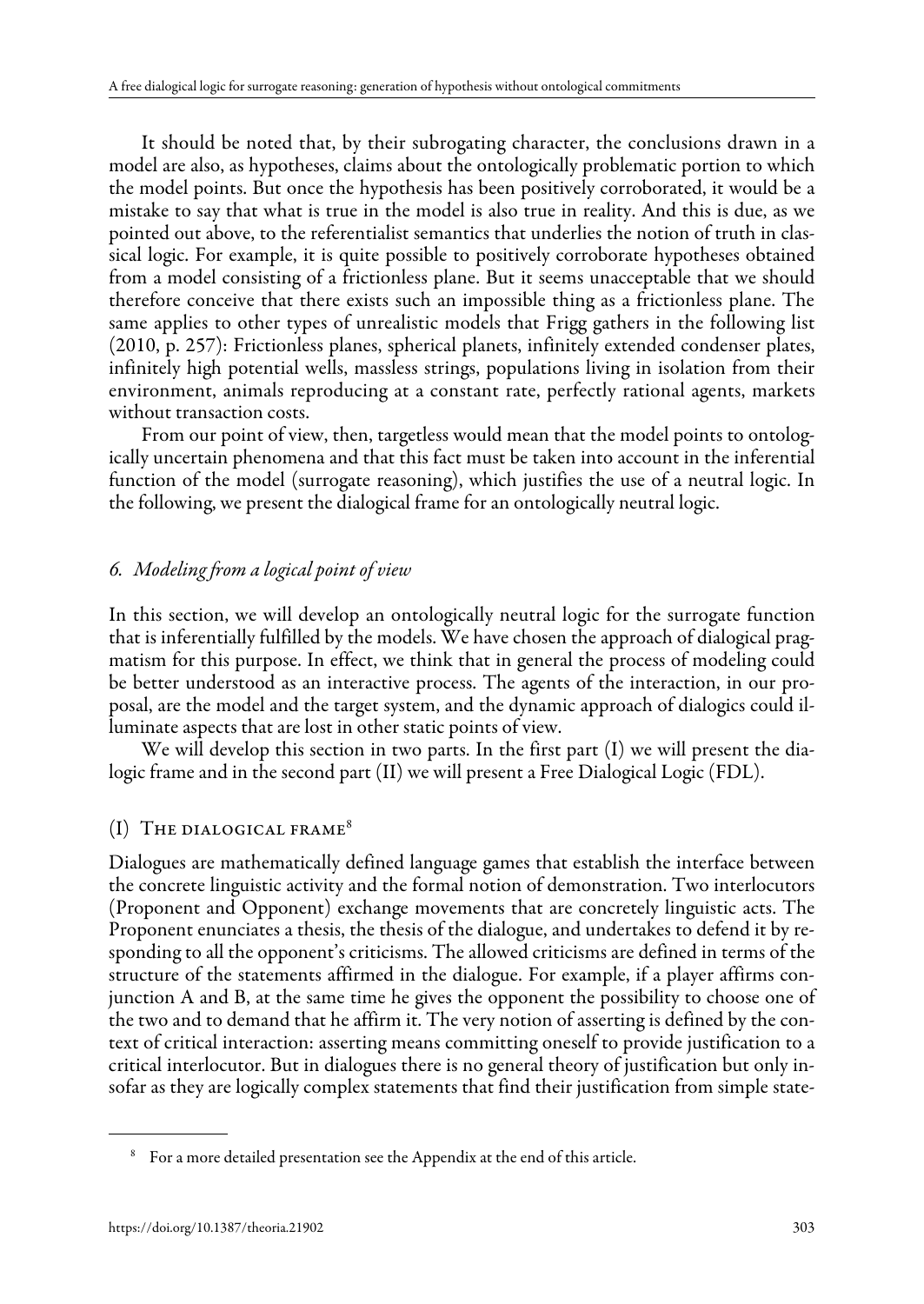ments. In turn, simple statements are justified in reciprocal action with the critical interlocutor. That is, as the rule exhorts, the Proponent may consider an elementary statement justified, if and only if the Opponent has granted that justification. This rule confirms the formality of the dialogues: the Proponent wins without presupposing justifications for any particular statement.

A formal dialog (Keiff, 2011) follows two kinds of rules: rules of particles and structural rules according to the following extension of the first-order language:

 $FO[\tau]$ , as the result of enriching a first-order language over vocabulary  $\tau$  with the following metalogical symbols:

- i) two *force symbols*, ? and !;
- ii) the symbols *1*, 2,  $\forall x/c$ ,  $\exists x$  (where *x* and *c* stand, respectively, for any variable and any constant of the vocabulary  $\tau$ );
- iii) two *labels*, O and P (standing for the players, Opponent and Proponent, respectively).

#### *Particle or local rules*

The particle rules constitute the *local semantics* of a logic, for they determine the dialogical meaning of each logical constant. They abstractly describe the way a formula of a given main connective may be objected to (challenge), and how to answer the objection (defense). Particle rules make no reference to the context of argumentation in which the rule is applied. But they are intrinsically dependent on the notion of dialogue, since they describe sequences of language acts.

An example for the conjunction  $(\wedge)$ :

| Assert          | Challenge          | Defense                 |
|-----------------|--------------------|-------------------------|
| $X-I-A\wedge B$ | $Y-2-1$ or $Y-2-2$ | $X$ -!-A resp. $X$ -!-B |

#### *Structural or global rules*

In the same way as particle rules describe the local meaning of the logical constants, structural rules determine their global semantics leading the general organization of the dialogues. The structural rules are meant to organize the application of the particle rules in such a way that the set of moves resulting from the application of the rules to an initial formula (called the *thesis*) yields a dialogue that can be seen as a valid argument for the thesis.

A particular development of both of these rules will be given below for a targetless Dialogical Logic.

#### *Crucial to the dialogic approach are the following points*

- 1. The distinction between local meaning (rules for logical constants) and global meaning (included in structural rules).
- 2. Rules for anonymous players for local meaning.
- 3. The distinction between the game level (local winning or game-winning) and the strategic level (existence of a winning strategy).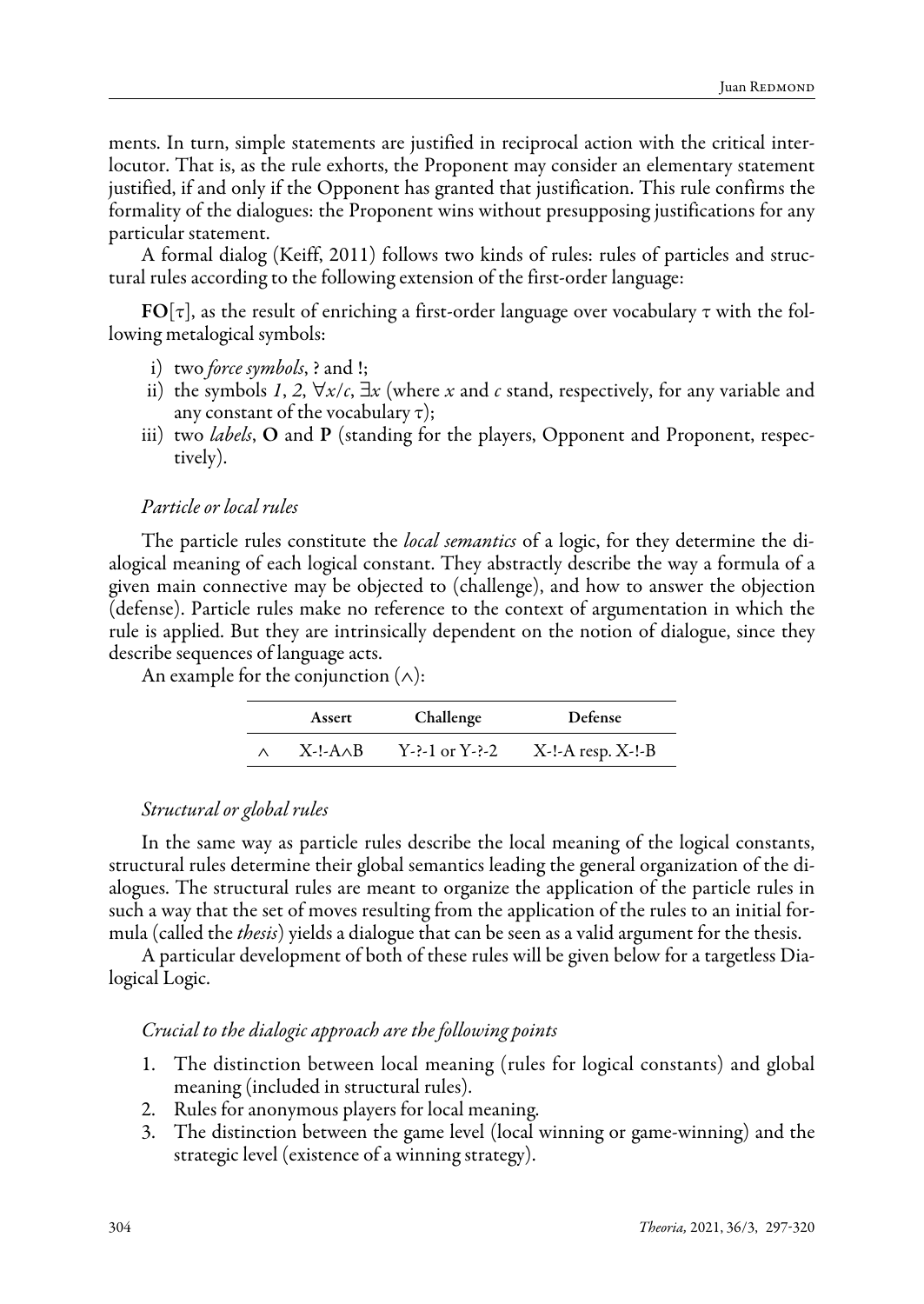- 4. A notion of validity equivalent to a winning strategy for P.
- 5. The notion of triumph in a formal game, rather than a winning strategy in a model.

### *Global Meaning*

As mentioned above, the global sense is defined by structural rules that determine the general development of the games, specifying who starts, what movements are allowed and in what order, when a game ends, and who wins and when (see Appendix I). Structural rules include the following:

> Formal Rule: P cannot affirm an elementary proposition unless O does so first. Elementary propositions cannot be attacked.

This rule is one of the most outstanding features of dialogic logic. As discussed in Marion and Rückert (2015), it goes back to Aristotle's reconstruction of Platonic dialectics: the main idea is that, when an elementary proposition is challenged (attacked), then the only possible answer —from an argumentative point of view— is to appeal to the opponent's concessions. That is, without making use of an authority beyond the movements presented during the argumentative interaction. In fact, one might see the formal rule as the implementation of a type of copying strategy: my reasons for asserting such a proposition are exactly the same as yours when you granted the same proposition (cf. Rahman *et al.,* 2009; Rahman and Keiff, 2010).

Now, if the ultimate foundations of a dialogical thesis are elementary propositions and if this is done through the use of the formal rule, then the dialogues are in this sense necessarily asymmetrical. In fact, if both contenders were restricted by the formal rule no elementary proposition could be asserted. Therefore, we implement the formal rule by designing a player, called the Proponent, whose statements of elementary propositions are restricted by this rule. It is the victory of the proponent that provides the dialogic notion of validity. More precisely, in the dialogical approach, validity is defined through the notion of winning strategy, where winning strategy for X means that for any choice of movements of Y, X has at least one possible movement at its disposal, such that the  $(X)$ wins:

Validity (definition): A proposition is valid in a given dialogic system if and only if P has a formal winning strategy for this proposition.

### (II) A free dialogical logic for surrogate reasoning

A Free Dialogical Logic (FDL) is a *free* and *dynamic* dialogical logic for abstract objects. FDL follows the general insights of the Free Logic developed by Karel Lambert (2003). The objective is to elaborate a logic that is free from the ontological commitments that generate Specification and Particularization in classical logic (Frege-Russell-Quine). It is dynamic because existence in FDL is an act of *choice*. In fact, dialogical logic distances itself from the use of predicates of existence (*static* perspective) and proposes a pragmatic approach to the notion of existence through the notion of *use* (Particle and Structural Rules).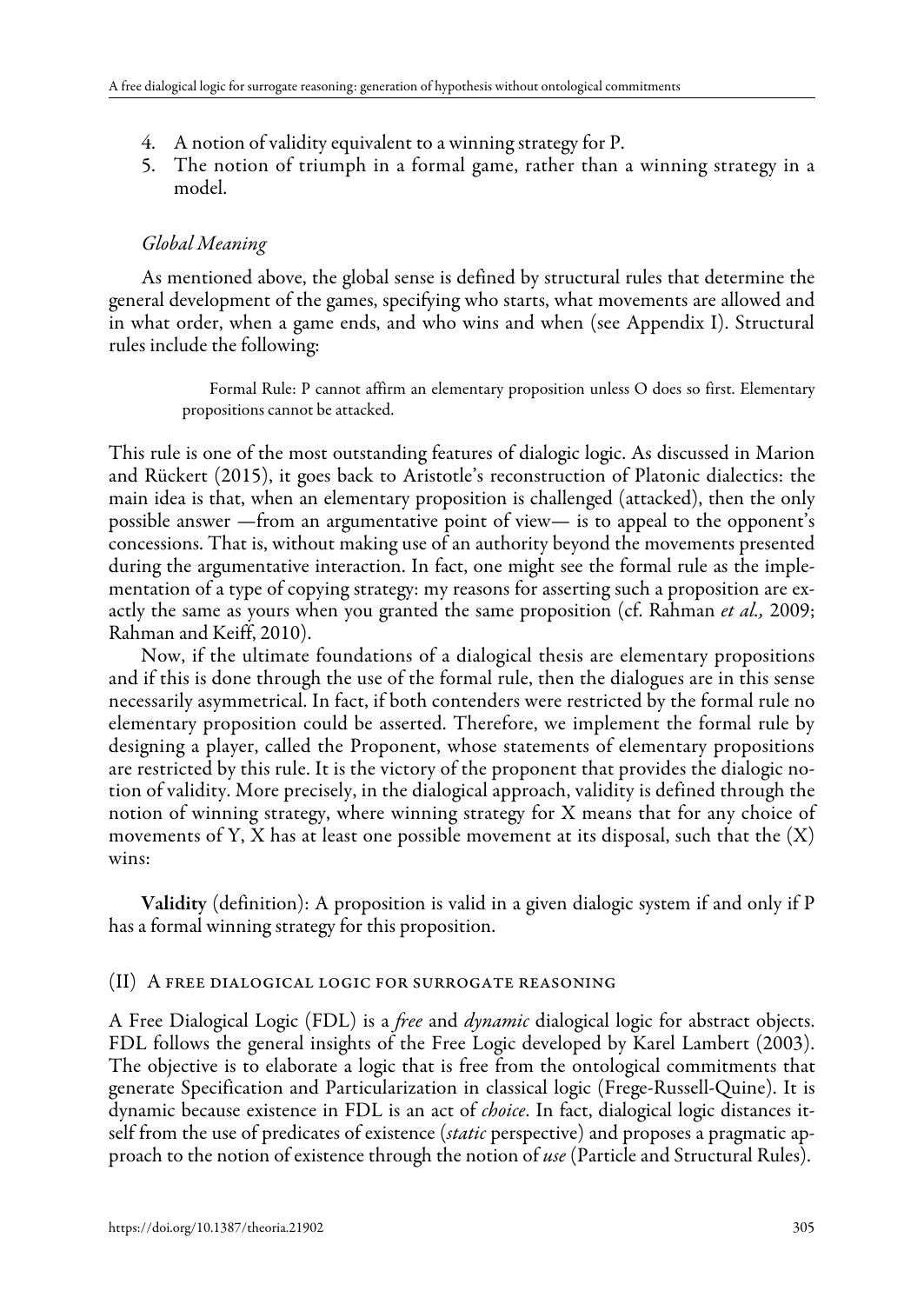Our Free Dialogical Logic has three sources:

- i) The notion of *introduction* coming from Frege's Nightmare (Rahman *et al.,* 1997; Rahman, 2001).
- ii) The notion of *symbolic* status of Hugh MacColl (1906).
- iii) The notion of *ontological dependency* coming from the notion of Artefacts developed by Amie Thomasson (1999).

#### *(i) Frege's Nightmare and introduced constants*

Frege's Nightmare was the name of a dialogical formulation developed by Shahid Rahman (2001) that collects and continues results published in Rahman *et al.* (1997). This new perspective proposes to place restrictions on the introduction of constants in the context of quantification. Therefore, constants would have a formal use and would allow the development of a paraconsistent and intuitionistic dialogical logic. The device with which this restriction is executed using a special structural rule called the "rule of introduction". This rule stipulated —in the dialogical frame— the interaction between choices and propositions and was the first attempt to invalidate Specification and Particularisation with the unwanted consequence that all formulas starting with an existential quantifier are invalid. For the development of TDL in the present article we will avoid these undesired consequences by incorporating specific devices: the notions of *dependency* and *symbolic* constants.

**Rule of Introduction:**<sup>9</sup> Let us say that the singular term  $k_i$  played by X has been introduced if:

- 1. X brings forward  $\varphi[x/k]$  to defend an existential expression of the form  $\exists x \varphi$
- 2. X attacks  $\forall x \phi$  with < ?-x/k<sub>i</sub> >, where k<sub>i</sub> does not occur in the play before.

[introduced constants]: This rule, then, allows us to define an *introduced constant* as that which comes from 1 or 2.

In general terms, the notion of *introduction* makes it possible to recognize those constants that are under the scope of classical quantifiers or loaded ontologically.

#### *(ii) Symbolic status of constants*

Symbolic Constants are those in principle that are outside the scope of quantifiers. Since they are beyond the scope of classical quantifiers, we sustain that we do not know if they are ontologically charged or not. It is a moment of epistemic indetermination that the Scottish logician Hugh MacColl (1906) capture in his logical language by the notion of "symbolic constants". MacColl postulates a kind of logic of non-existence that contemplates a symbolic domain of individuals. It introduces two mutually complementary classes: the class of existing beings ( $e_1, e_2, ...$ ) and the class of non-existent beings ( $0_1, 0_2, ...$ ). But at the same time, it speaks of a third class called "symbolic" and the latter would include the two precedents. A symbolic individual could be existing or non-existent.]

<sup>9</sup> In previous versions (cf. Rahman *et al,,* 1997; Rahman, 2001) only O could introduce constants.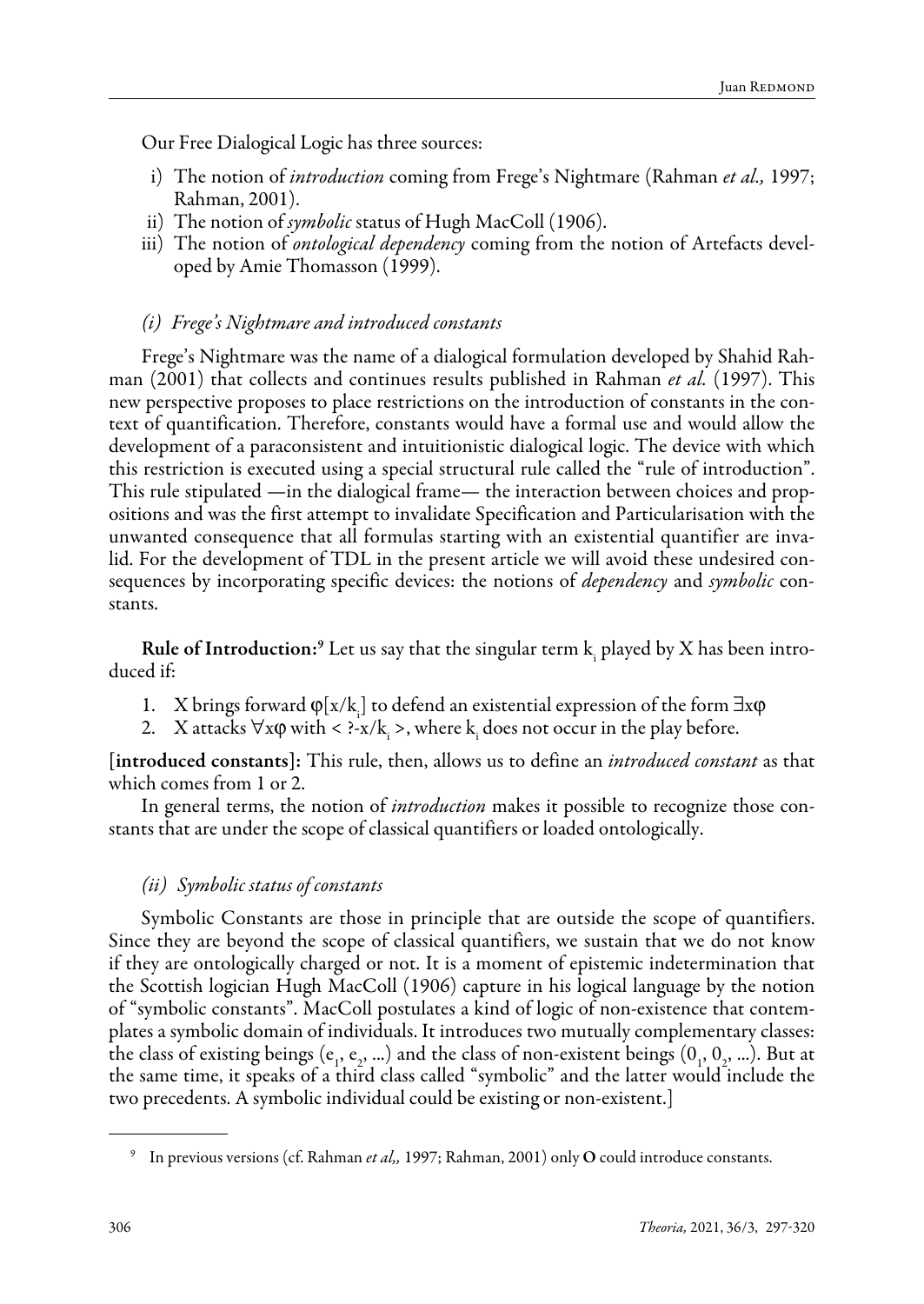[symbolic constants]: a symbolic constant is one that appears in the thesis or played by P, but never introduced.

#### *(iii) Ontological dependency*

To implement the notion of dependence in dialogic we introduce, then, the predicate of dependency relationship  $D$  to which we will give a specific semantics:  $Dk$ <sub>k</sub>  $(k$ <sub>i</sub> depends ontologically on kj ). This predicate of dependency was inspired by the work of Amie Thomasson (1999) who proposed it to give identity conditions to non-existent beings. The idea is that if a constant  $k_i$  must count as a nonexistent, it must be inscribed in an ontological dependency relation with respect to constant kj that corresponds to an existing object (independently). This notion helps us to distinguish between existing objects and non-existent objects. By definition we say, that non-existent objects are dependent while existing ones are independent.

> $D$ k<sub>i</sub>k<sub>j</sub> y k<sub>i</sub> = k<sub>j</sub> if and only if k<sub>i</sub>(k<sub>j</sub>) designates an existing object (independently).  $D{\rm k}_{{\rm i}}^{\rm k}$  y  ${\rm k}_{{\rm i}}$  ≠k<sub>j</sub> if and only if  ${\rm k}_{{\rm i}}$  is a non-existent one that depends ontologically on  ${\rm k}_{{\rm j}}$  such that  $D\mathrm{k}_{\mathrm{i}}\mathrm{k}_{\mathrm{j}}$ .

#### *Rules for FDL*

The Free Dialogical Logic (FDL) for targetless models we propose is developed in two phases: a symbolic stage and an actualist stage. Both phases are based on the same Particle Rules:

|               | Assertion             | Challenge                                          | Defense            |
|---------------|-----------------------|----------------------------------------------------|--------------------|
| $\wedge$      | $X-I-A\wedge B$       | $Y \rightarrow \wedge_1$<br>$Y \rightarrow \wedge$ | $X-I-A$<br>$X-I-B$ |
| $\vee$        | $X-I-A\vee B$         | $Y - \sim$                                         | $X-I-A$ or $X-I-B$ |
| $\rightarrow$ | $X-I-A \rightarrow B$ | $Y-I-A$                                            | $X-I-B$            |
|               | $X-L-A$               | $Y-I-A$                                            |                    |
| Α             | $X - \forall x \Phi$  | $Y = [\Phi(a/x)]$                                  | $X-\Phi(a/x)$      |
| ᆨ             | $X - \exists x \Phi$  | Y-?-∃                                              | $X-\Phi(ai/x)$     |

#### *Particle Rules for TDL*

Next, we will only give the rules for a first-order propositional system.

#### *Structural rules for the symbolic stage of FDL*

A play (or dialogue) is a sequence of moves that follows the game rules. The structural rules give the precise conditions under which a given sentence is a play. The *dialogical game* for φ, written D(φ), is the set of all plays with φ as the thesis (see the Starting rule below).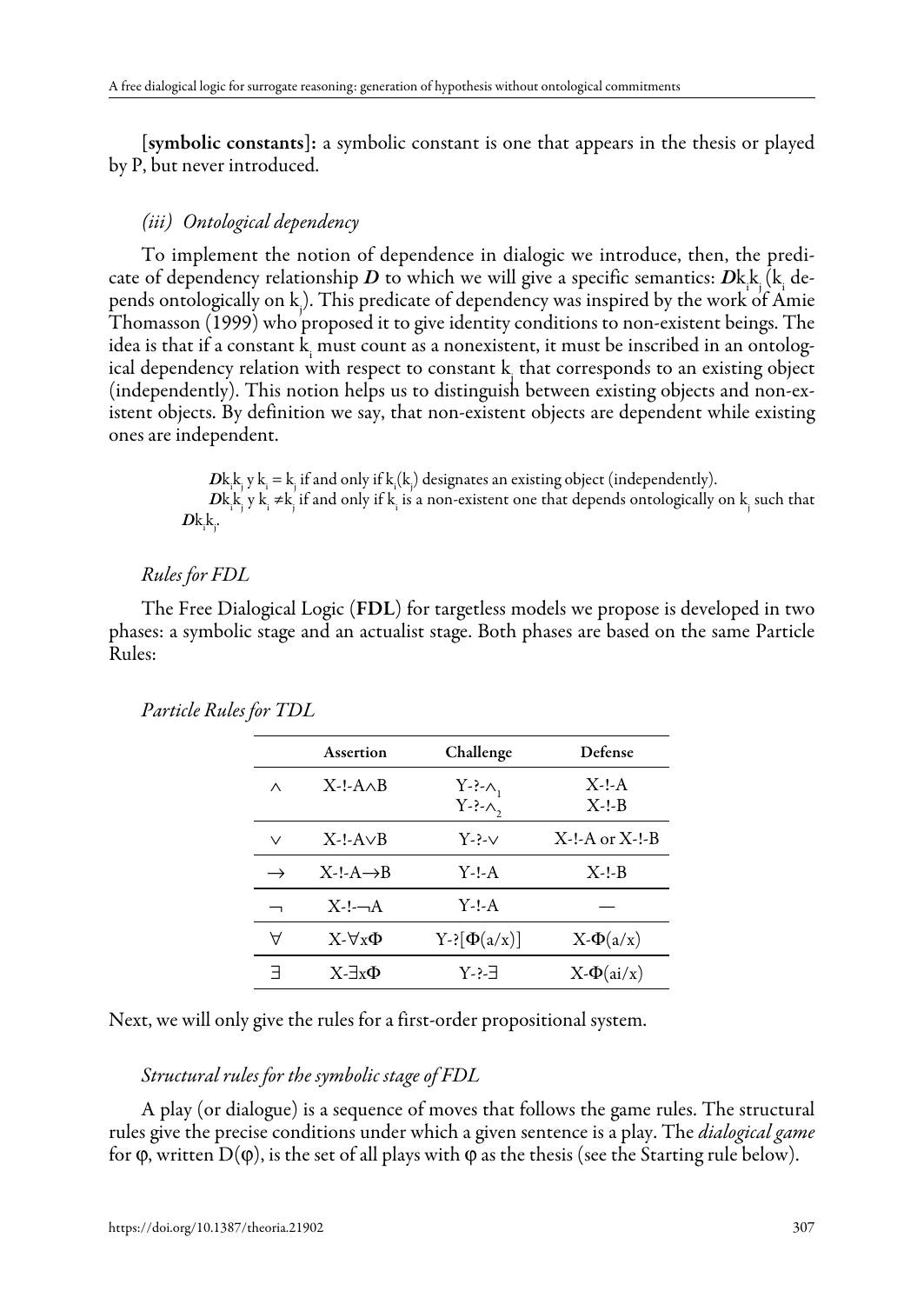The structural rules are the following:

SR-0 (Starting rule): The expressions of a dialogue are numbered, and are alternately stated by P and O. The thesis is number 0, and is asserted by P. All moves following the thesis are responses to a move played by another player, and obeying particle rules and other structural rules.  $D_{(A)}$  is called a dialogue that starts with thesis A, even moves are moves made by P, odd moves are made by O.

From here the player chooses to play according to *classic* rules (SR-1cl) or *intuitionist* rules (SR-1i).

SR-1i (Intuitionistic game-playing rule): With each move, each player can either challenge a complex formula stated by the other player, or defend himself from the last challenge against which he has not yet defended himself. You can wait to defend yourself against a challenge while there are still challenges to play. If it is  $X$ 's turn to play the move n, and Y has played two challenges with moves l and m (with  $\lceil \langle m \rangle$ , to which X has not yet replied, X can no longer defend himself against l. In short, one can only defend oneself against the last challenge not yet defended.

*Example: we have Y=O and X=P*

|   | challenge No answer                                                                |  |
|---|------------------------------------------------------------------------------------|--|
| m | challenge No answer                                                                |  |
|   | In the movements that follow m it is not<br>possible to respond to the challenge l |  |

SR-1cl (Classical game-playing rule): At each move, each player can either challenge a complex formula stated by the other player, or defend himself against any challenge by the other player (including those to which he has already responded).

SR-2 (Branching rule): O generates two separate dialogues when it makes the following choices:

- 1. Defend a disjunction.
- 2. Challenge a conjunction.
- Respond to the challenge of a conditional.

Each of these choices gives a new branch, that is, a new part. However, the choices of the Proponent do not generate new branches.

SR-3 (Formal rule): The proponent may not introduce atomic formulas: any atomic formula in a dialogue must first be introduced by the opponent. To challenge atomic formulas is not allowed.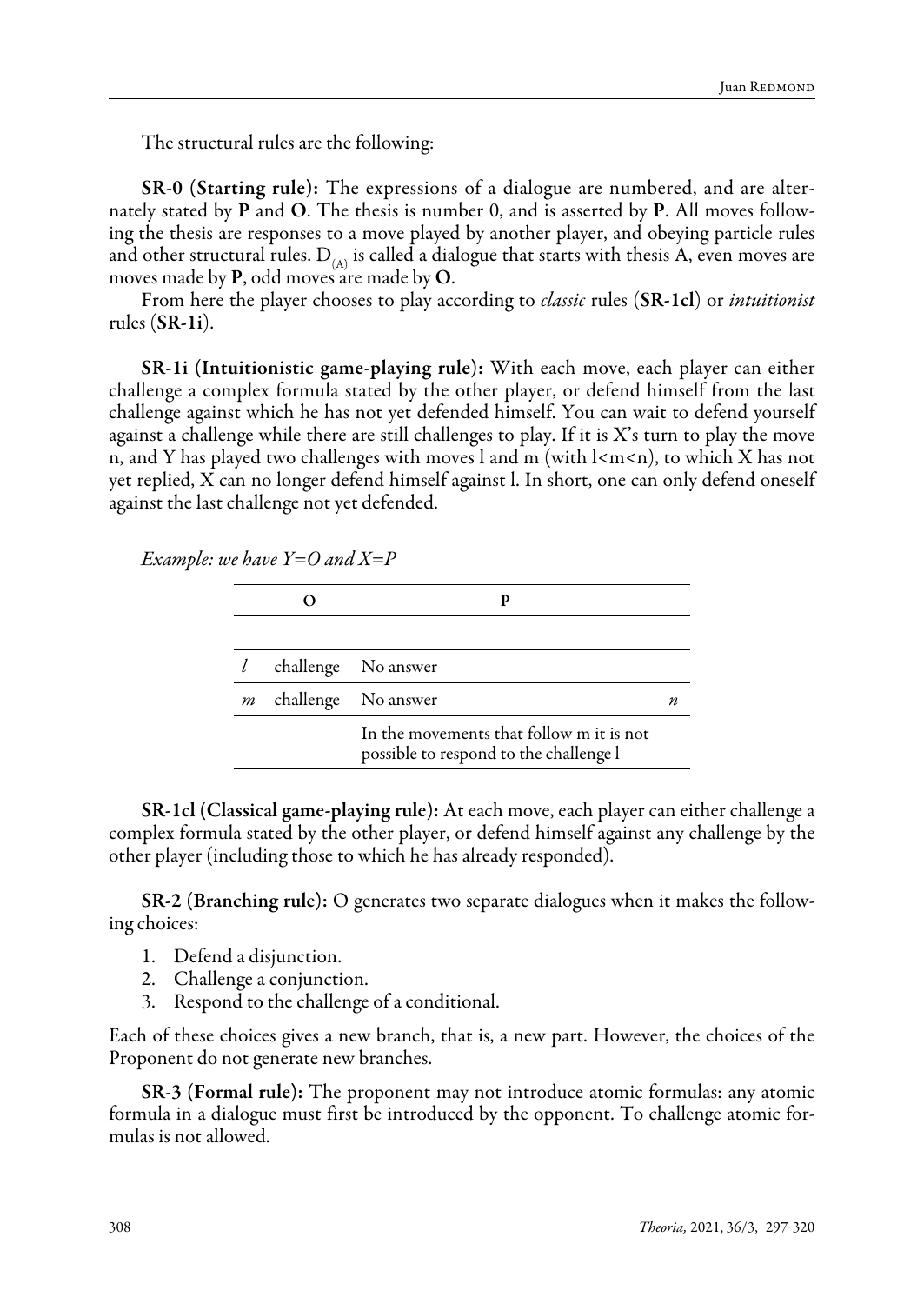SR-4 (Ranking rule): Opponent and the Proponent successively choose a positive integer called repetition rank. The role of these integers is to ensure that every play ends after finitely many moves by setting the player's repetition rank as the maximum number of times he can challenge or defend against a given move of the other player.

SR-5 (On symbolic constants): the Proponent defends an existential quantifier or attacks a universal quantifier with symbolic constants or already introduced by the opponent. Symbolic constants = in the thesis or played by P but never introduced.

SR-6 Winning Rule: A dialog is closed if, and only if, it contains two occurrences of the same atomic formula, labeled X and Y respectively. Otherwise, the dialogue remains open. The player who has stated the thesis wins the dialogue if and only if the dialogue is closed. A dialog is finished if and only if it is closed, or if the rules (structural and particle rules) do not allow any other moves. The player who played the role of opponent won the dialogue if and only if the dialogue is finished and open.

Finished and closed: the proposer wins. Finished and open: the opponent wins.

Definition of Validity: A thesis A is said to be dialogically valid (in classical or intuitionist logic) when all games of the dialogue  $D_{\alpha\alpha}$  are closed.<sup>10</sup>

# *Structural rules for the actualist phase of FDL*

This stage begins with the attack from O to P in respect of the dependencies of the constants used. For this purpose, it is stated that:

— To attack the dependency relationship, the proposer must win the first stage of the game (dialog symbolically terminated) according to:

Definition: We say that a dialog is symbolically finished if and only if the dialog is closed and finished according to the rules of the symbolic stage.

According to the above, we have the following rule:

(RD-0) X can only challenge the ontological dependency relation by application of (RD-1)- (RD-5) once the symbolic phase has ended and on the last atomic formula played by Y.

Definition: (i) We call "symbolic" the phase in which the symbolic status of the objects to which the constants played correspond has not yet been specified by the application

<sup>&</sup>lt;sup>10</sup> It is possible to prove that the dialogical definition of validity coincides with the standard definition. The first formulations of the evidence were developed by Kuno Lorenz in his PhD thesis (repeated in Lorenzen and Lorenz, 1978). Felscher (1985) proved equivalence with first-order intuitionist logic (by demonstrating the correspondence between intuitionist dialogues and the intuitionist sequent calculus); while Stegmüller (1964) established equivalence in the case of classical first-order logic. Rahman (1993, pp. 88-107), who developed the idea that dialogues for validity could be seen as a theory of evidence structure for constructing tableau systems, directly proved the equivalence between the two types of dialogues and the corresponding semantic tableau, from which the result extends to the corresponding sequent calculus.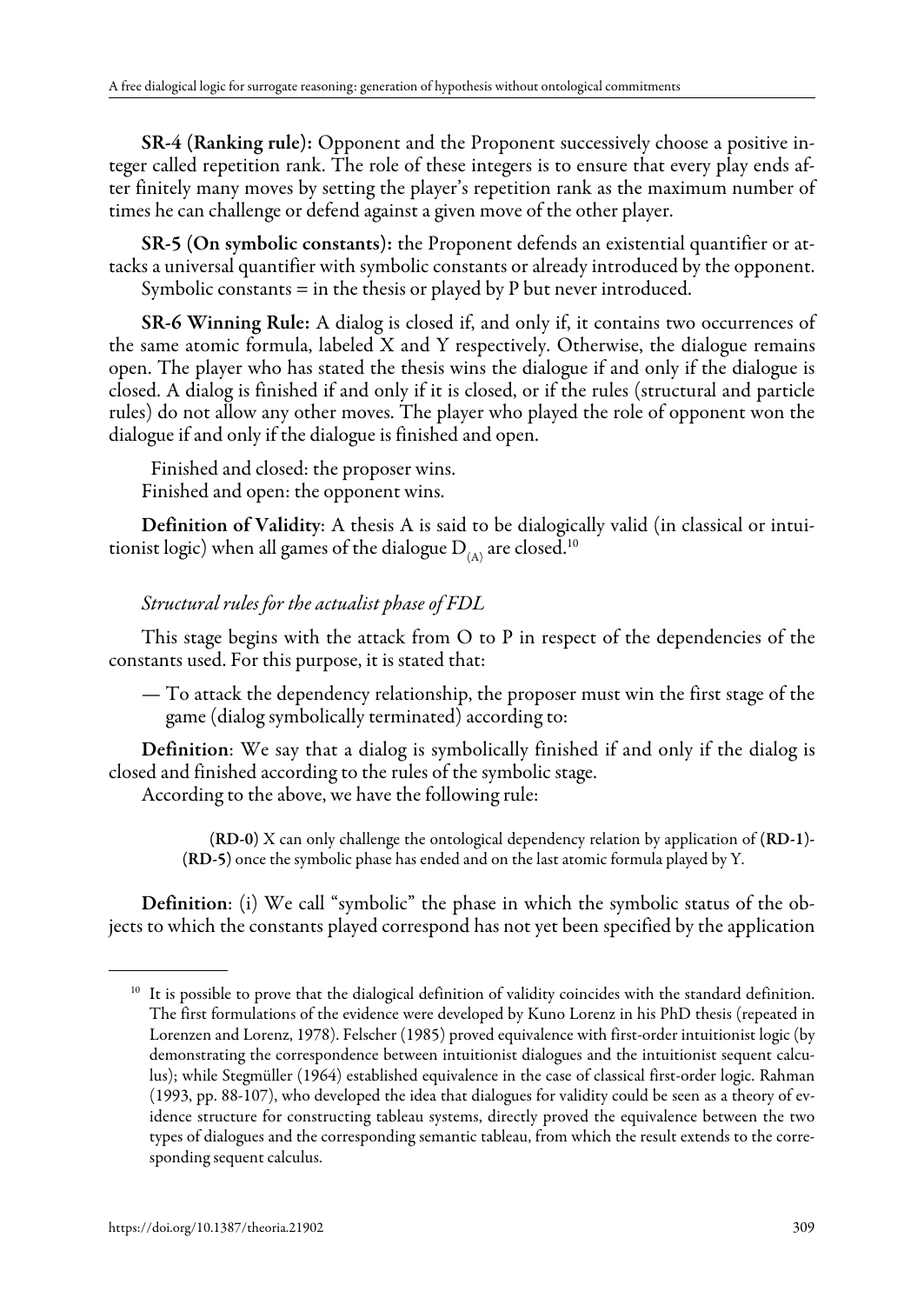of the rules (RD-1)-(RD-5); (ii) we call "actualist" the phase in which we apply the rules  $(RD-1)-(RD-5)$ .

> (RD-1) when X plays an atomic formula containing a k. Y can challenge X with the following question: "?- $Dk_1k_1^{\prime\prime}$ , i.e., ask for the kind of ontological dependence on  $k_i$  (dependent  $[k_i=k_j]$ or independent  $[k_i \neq k_j]).$

We have:

| Formulae     | Challenge | Defence                   |
|--------------|-----------|---------------------------|
| $X$ -!- $Ak$ | Y-?-Dk.k  | $X$ -!- $Dk$ <sub>k</sub> |

Two cases:

|       | റ         |   |                              |  |
|-------|-----------|---|------------------------------|--|
| n     | Ak.       |   |                              |  |
| $n+2$ | $D_{k,k}$ | n | $\frac{1}{2}$ - Dk, k,   n+1 |  |

or

| O                     |   |               |       |
|-----------------------|---|---------------|-------|
|                       |   | Ak            | n     |
| $n+1$   ? - $Dk_1k_1$ | n | $Dk_{1}k_{1}$ | $n+2$ |

(RD-2) when X plays an atomic formula containing a ki and that the same ki has been used by X to defend an existential quantifier or to attack a universal quantifier (*introduced*), Y may ask him "?- $D$ k $\frac{k}{n}$ " Y may demand that he justifies that ki is in a relation of reflexive dependence, i.e., that ki exists independently. X defends itself justifying the relation of reflexive dependence: *D*k<sub>i</sub>k.

(RD-3) when X concedes an ontological dependence relation Dkikj with  $k_i \neq k_j$ , that is to say that  $\mathrm{k}_{\mathrm{i}}$  is a non-existent that depends on  $\mathrm{k}_{\mathrm{j}},$  it concedes at the same time  $D\mathrm{k}_{\mathrm{j}},$ 

Corollary of the formal rule (RS-3): P does not have the right to introduce an ontological dependency relationship.

If the Proponent has won in the first part (symbolic phase) and there is a branching, the opponent has the right to question the status of the objects corresponding to the constants played at the end of each branching. For example: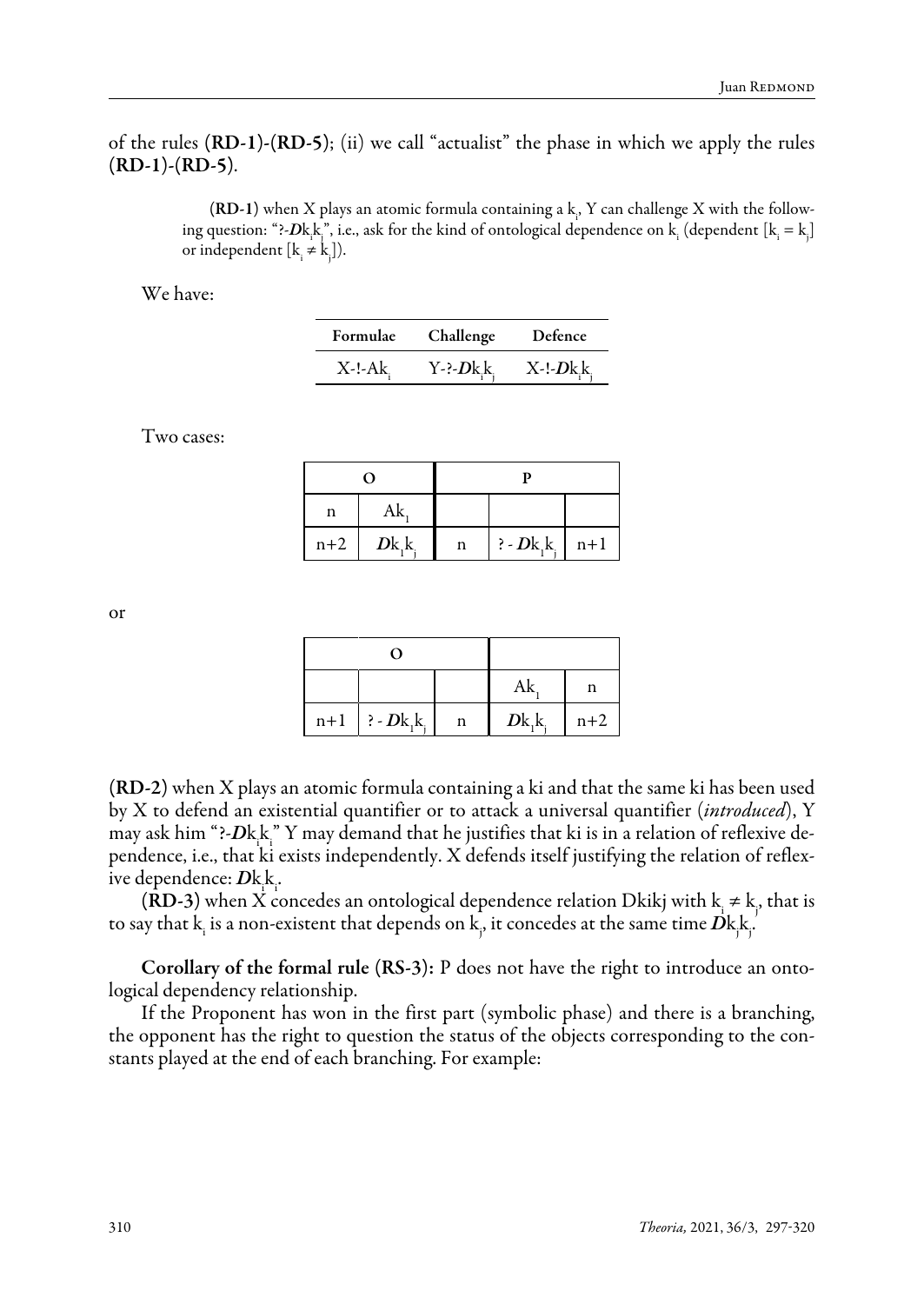| O              |                            |                |              |                |                                   |   | P                                                                    |   |    |                |             |
|----------------|----------------------------|----------------|--------------|----------------|-----------------------------------|---|----------------------------------------------------------------------|---|----|----------------|-------------|
|                |                            |                |              |                |                                   |   | $(Ak, \land \exists xAx \rightarrow \exists x(Ax \land \exists xAx)$ |   |    | $\Omega$       |             |
|                | $Ak_1 \wedge \exists x Ax$ |                | $\Omega$     |                | $\exists x(Ax \land \exists xAx)$ |   |                                                                      |   | 2  |                |             |
| 3              |                            |                | $-5$         |                | $\overline{2}$                    |   | $Ak_1 \wedge \exists x Ax$                                           |   |    | 4              |             |
| 5              | $?_{\Lambda_1}$            | $\overline{4}$ | $\varsigma$  | $\lambda_{2}$  | 4                                 |   | $Ak_{1}$                                                             | 8 |    | $\exists x Ax$ | 8'          |
| $\overline{7}$ | $Ak_{1}$                   |                | 7'           | $\exists xAx$  |                                   | 1 | $\lambda$                                                            | 6 | 1  | $?_{\wedge}$   | $6^{\circ}$ |
| 9              | $P\text{-}Dk_1k_1$         | 8              | $\mathsf{Q}$ | ?-∃            | 8'                                |   |                                                                      |   |    | Ak,            | 12'         |
|                |                            |                | 11'          | Ak,            |                                   |   |                                                                      |   | 7' | ?-∃            | 10'         |
|                |                            |                | 13'          | $P$ - $Dk, k,$ | 12'(8')                           |   |                                                                      |   |    |                |             |

(RD-4) X can update a constant (repeat the defence of an existential quantifier or the challenge on a universal quantifier) if and only if Y has introduced a new constant of which X can be served or that Y has granted this constant in a reflexive ontological dependency relationship (*D*k<sub>i</sub>k<sub>i</sub>).

Definition: We say that X symbolically confers an atomic formula when in the symbolic phase it defends itself from a challenge ?-ki of Y (on a universal quantifier) by affirming an atomic formula  $\phi[x/k_{\overline{i}}].$ 

(RD-5) when X has symbolically conceded an atomic formula  $\phi[x/k]$  which is then determined to be a dependent object in the actualist phase, then X can annul the concession of the atomic formula  $\phi[x/k_{\rm i}]$ , i.e. the concession had no value until the quantifiers were interpreted in an actualist manner.

We have then that a symbolic constant is one for which the ontological status of the corresponding entity continues to be indeterminate (as dependent or independent).

Definition: We will call "symbolic" a totally new constant played by P, a constant that appears in the initial thesis or introduced by the opponent, and that continues indeterminate according to the rules (RD-1)-(RD-5).

|   | O              | р    |  |                                 |   |
|---|----------------|------|--|---------------------------------|---|
|   |                |      |  | $Ak_1 \rightarrow \exists x Ax$ | 0 |
|   | $Ak_1$         | 0    |  | $\exists x Ax$                  | 2 |
| 3 | ?-∃            | 2    |  | $Ak_{1}$                        |   |
| 5 | $P>Bk_1k_1$    | 4(3) |  |                                 |   |
|   | $Dk_1k_2\odot$ |      |  | $P\cdot Dk_1k_1$                | 6 |

Let's see as examples the cases of Specification and Particularization: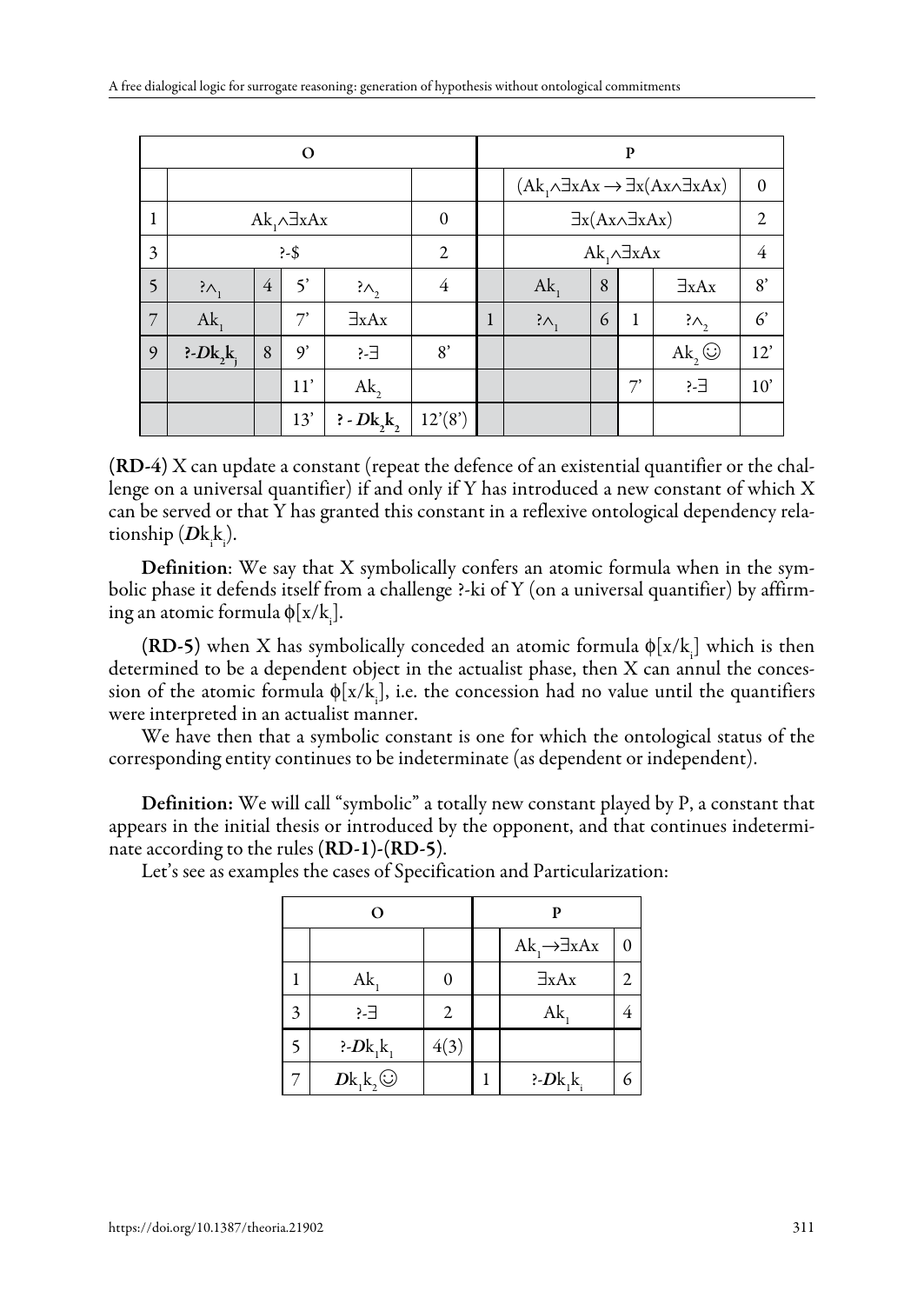| О |               |      |   | р                              |   |
|---|---------------|------|---|--------------------------------|---|
|   |               |      |   | $\forall x Ax \rightarrow Ak,$ | 0 |
|   | $\forall xAx$ | 0    |   | Ak,                            | 4 |
| 3 | $[At+]$       |      |   | $: k_{1}$                      | 2 |
| 5 | $P>Bk_1k_1$   | 4(2) |   |                                |   |
|   | $Dk_1k_2$     |      | 3 | $P - Dk_1k_1$                  | 6 |
| 9 | $Ak_2$        |      |   | : k,                           | 8 |

For the case of Smullyan's formulae:

| റ                        |                  |                | P    |                                           |                |  |
|--------------------------|------------------|----------------|------|-------------------------------------------|----------------|--|
|                          |                  |                |      | $\exists x (Ax \rightarrow \forall x Ax)$ | 0              |  |
| 1                        | ?-∃              | $\theta$       |      | $Ak_1 \rightarrow \forall x Ax$           | $\overline{2}$ |  |
| 3                        | $Ak_1$           | $\overline{c}$ |      | $\forall x Ax$                            | 4              |  |
| $\overline{\phantom{0}}$ | $\mathbf{k},$    | 4              |      | $Ak_{2}$                                  | 8              |  |
|                          |                  |                |      | $Ak_{2} \rightarrow \forall x Ax$         | 6              |  |
| 7                        | $Ak_{2}$         | 6              |      |                                           |                |  |
| 9                        | $P\cdot Dk_2k_2$ | 8(1)           |      | $Dk_2k_2\odot$                            | 12             |  |
| 11                       | $D_{k_2 k_2}$    |                | 5(7) | $P\cdot Dk_2k_2$                          | 10             |  |

For  $Ak_1 \rightarrow Ak_1$ 

| O |                   |   |  |                                                       |  |  |
|---|-------------------|---|--|-------------------------------------------------------|--|--|
|   |                   |   |  | $Ak_1 \rightarrow Ak_1$                               |  |  |
|   | $Ak_{1}$          | 0 |  | Ak,                                                   |  |  |
| 3 | $P>Bk_1k_1$       | 2 |  | $D\mathbf{k_1}\mathbf{k_1}/D\mathbf{k_1}\mathbf{k_2}$ |  |  |
|   | $Dk_1k_1/Dk_1k_2$ |   |  | $P\text{-}Dk_1k_1$                                    |  |  |

P wins on the symbolic stage: the thesis has a winning strategy for indeterminate constants (symbolic). Later P wins the actualist stage, then the thesis has a winning strategy for existent and non-existent beings: in 5, O can answer either of the two  $(D{\rm k}_{{\rm i}}{\rm k}_{{\rm 1}}$  or  $D{\rm k}_{{\rm i}}{\rm k}_{{\rm 2}})$ .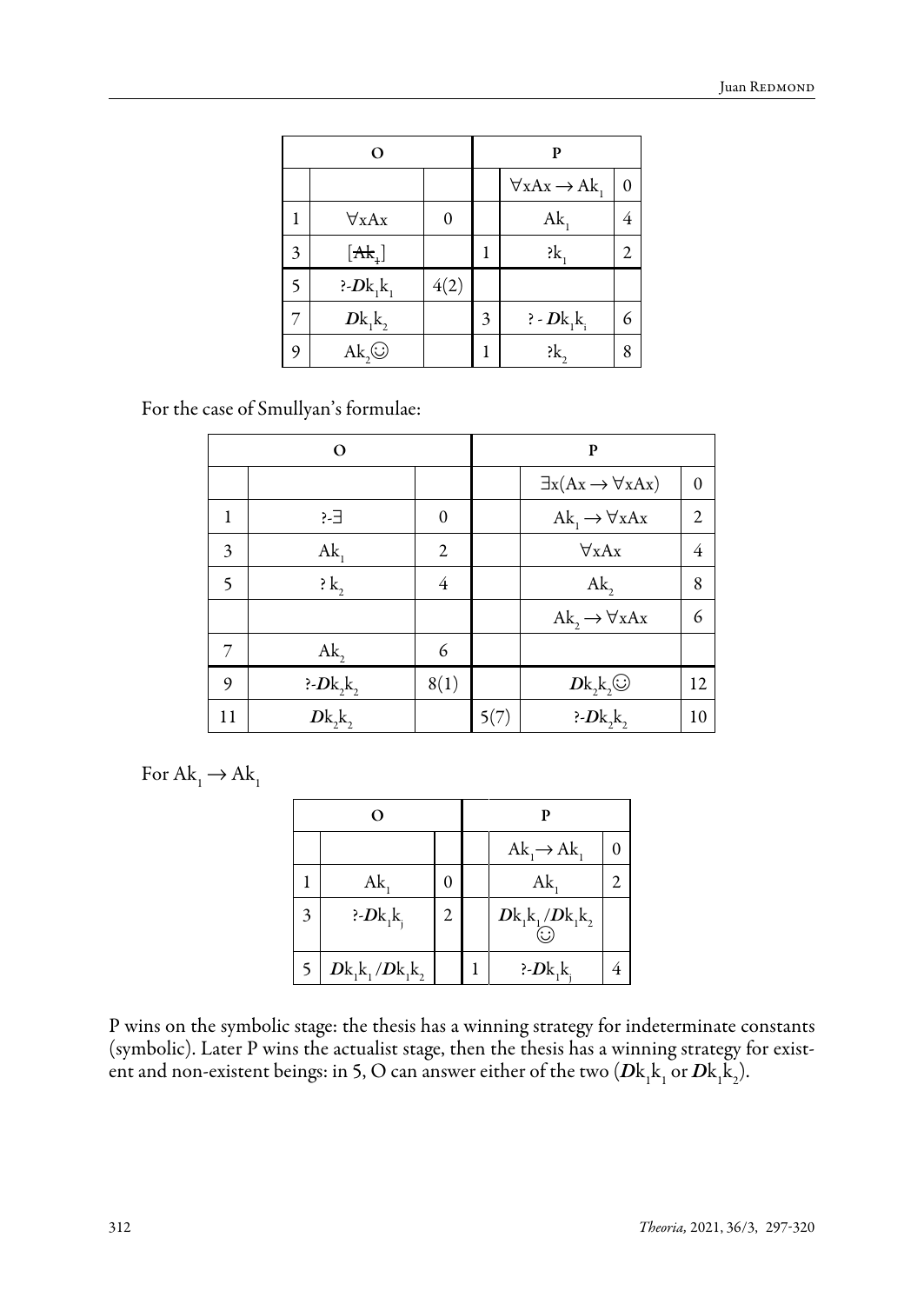|   |                    |      | P |                                 |   |
|---|--------------------|------|---|---------------------------------|---|
|   |                    |      |   | $\exists x (Ax \rightarrow Ax)$ | 0 |
|   | ?-∃                | 0    |   | $Ak_1 \rightarrow Ak_1$         | 2 |
| 3 | $Ak_1$             | 2    |   | $Ak_{1}$                        |   |
| 5 | $P\text{-}Dk_1k_1$ | 4(0) |   |                                 |   |
|   | $Dk_1k_2\odot$     |      | 3 | $P>Bk_1x$                       |   |

In the latter case, specification, P does not have a winning strategy at the actualist stage. Other existential formulas do have EG as is the case of Smullyan that we saw above. The following case corresponds to an identity, P wins at the actualist stage.

| O              |                  |      | P    |                                       |    |  |
|----------------|------------------|------|------|---------------------------------------|----|--|
|                |                  |      |      | $\exists xAx \rightarrow \exists xAx$ |    |  |
|                | $\exists x Ax$   | 0    |      | $\exists x Ax$                        | 2  |  |
| 3              | Ε-?              | 2    |      | $Ak_{1}$                              | 6  |  |
| 5              | $Ak_1$           |      |      | ?-∃                                   |    |  |
| $\overline{7}$ | $P\cdot Dk_1k_1$ | 6(2) |      | $Dk_1k_1\odot$                        | 10 |  |
| 9              | $Dk_1k_1$        |      | 5(1) | $P>Bk_1k_1$                           | 8  |  |

Finally

| О |                   |   | P |                                                    |    |  |
|---|-------------------|---|---|----------------------------------------------------|----|--|
|   |                   |   |   | $Ak_1 \rightarrow \forall x (Ax \rightarrow Ak_1)$ | 0  |  |
| 1 | $Ak_{1}$          | 0 |   | $\forall x (Ax \rightarrow Ak_1)$                  | 2  |  |
| 3 | $: k_{2}$         | 2 |   | $Ak_{2} \rightarrow Ak_{1}$                        | 4  |  |
| 5 | Ak,               | 4 |   | $Ak_{1}$                                           | 6  |  |
| 7 | $P\cdot Dk_1x$    | 6 |   | $Dk_1k_1/Dk_1k_2$                                  | 10 |  |
| 9 | $Dk_1k_1/Dk_1k_2$ |   |   | $P\cdot Dk_1x$                                     |    |  |

# *Some final remarks on targetless models and FDL*

The k constants of the FDL object language correspond to parts of the model or to the model itself. For example, when we infer from M that  $k_1$  verifies  $Ak_1 \rightarrow \forall x (Ax \rightarrow Ak_1)$ , (A being a relevant property of M), we are at the same time formulating a hypothesis about the phenomena to which the model points. In this sense, for targetless models (according to *i, ii* or *iii*), we believe that the  $k_{\text{\tiny{i}}}$  mentioned corresponds to the constants of the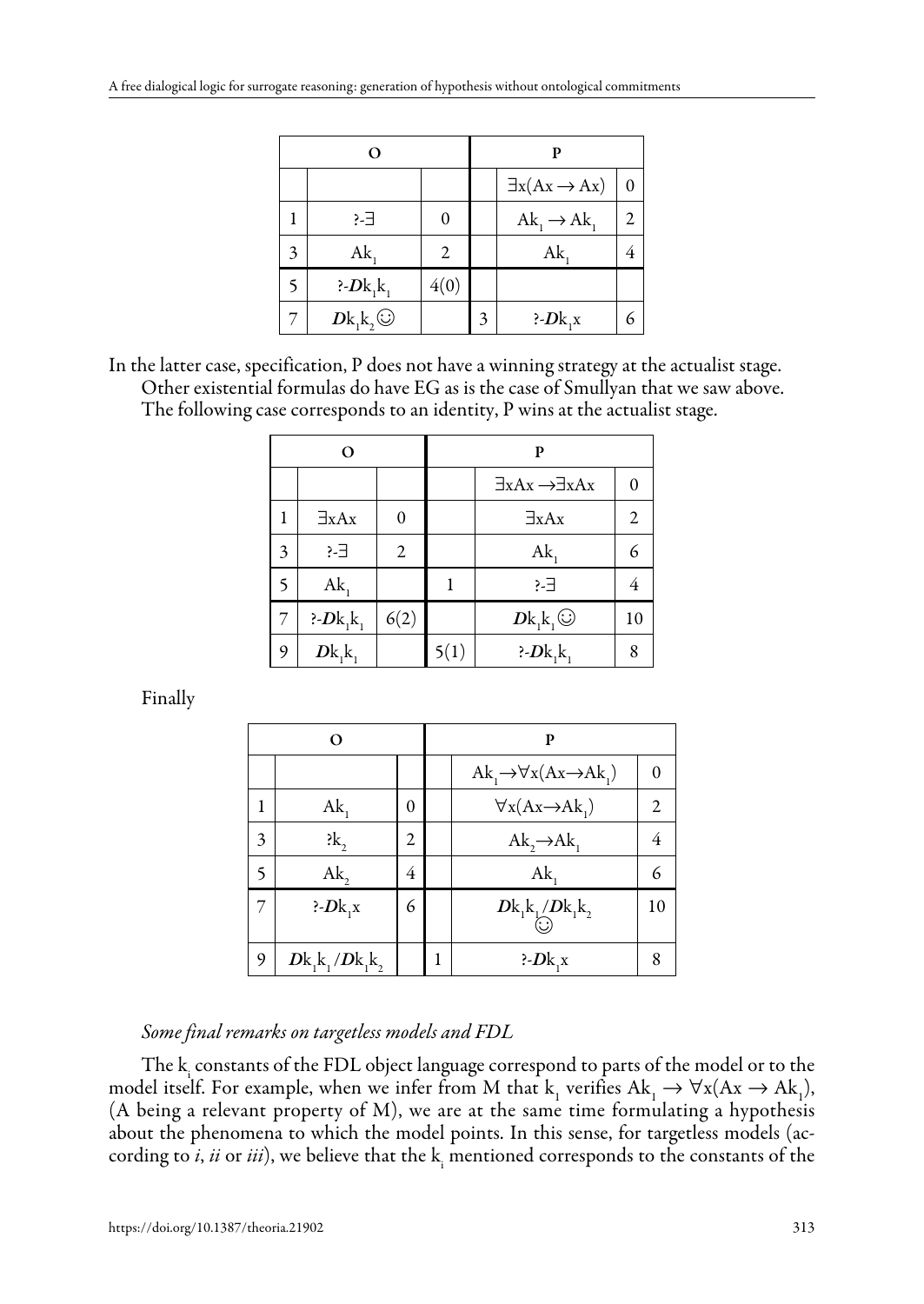first stage of FDL: the symbolic stage. Indeed, it is worth noting that there is a parallelism between the ontological status of the entities considered as symbolic by Hugh MacColl (1906) and the ontologically uncertain phenomena to which the model points.

Thus, FDL has two complementary stages: a first stage (symbolic) where the winning strategies correspond to hypotheses formulated and defended on the phenomena without ontological commitments. In other words, in this first stage, the status of the singular terms in the affirmations (thesis) with winning strategies is symbolic. The second stage, the actualist one, is a stage of discernment and determination. In effect, it is the information that allows us to discern between existent and non-existent beings (captured in FDL as dependent and non-dependent). The most relevant part of this information is that it allows us to detect deceptive inferential steps, that is, those that would lead us to formulate (erroneously) committed ontological hypotheses about ontologically uncertain phenomena, such as Ak<sub>1</sub>  $\rightarrow \exists xAx$  (Specification).

#### *Conclusions*

The aim of this article was to develop a Free Dialogic Logic (FDL) that offers necessary conditions to address the logical difficulties presented when modeling ontologically uncertain phenomena. We have focused especially on the case of classical logic because it is one of the most widespread and widely used logical frames in science. The difficulties that arise when modeling ontologically uncertain phenomena are mainly due to the restrictions and limitations imposed by the semantics of classical logic. We show in our article that without these considerations the inferential function fulfilled by the model through surrogate reasoning leads to erroneous statements about the ontological status of the phenomena to which the model points. Indeed, the most relevant part of the information that delivers FDL is that it allows us to detect deceptive inferential steps. For example, in the case of the generation of committed ontological hypotheses due to  $Ak$ <sub>1</sub>  $\rightarrow \exists xAx$  (Specification).

The structure of our FDL has two complementary phases: a first stage (symbolic) where the winning strategies correspond to hypotheses formulated and defended on a target system without ontological commitments. The second stage, the actualist one, is a stage of discernment that allows us to put down all the formulas that would commit us to the ontological status of the phenomena.

Finally, we would like to point out that a consequence of this view on the modeling of ontologically uncertain phenomena is that it should be considered separately from the target system (cf. Cassini, 2018). We believe that while the former is a part of the phenomena and could be absent as proposed by the model, the latter, the target system, can be considered as a *hypothetical complement* that is elaborated at the same time with the model. This separation would prevent the modeling process from being invalidated in the face of the uncertain ontological condition of what the model is targeting. As we pointed out above, the recognition of a problematic target in phenomena and the elaboration of the respective model is a crucial part of the modeling process and we believe it is worth developing in a future article.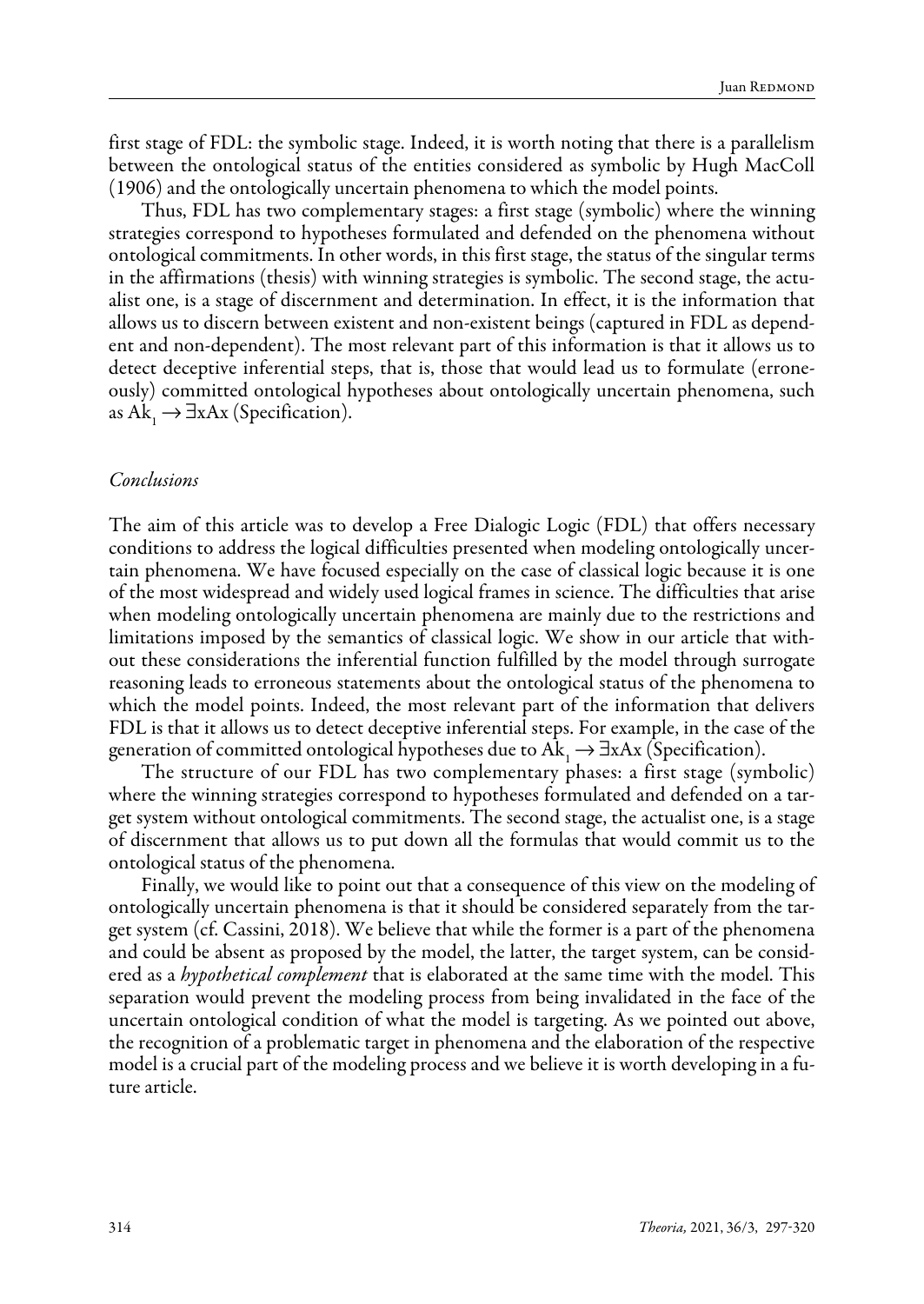### *Acknowledgments*

The author would like to thank Rodrigo Lopez Orellana (Universidad de Valparaíso) who contributed fruitfully to the discussion around the themes of this article. I would also like to thank Shahid Rahman (Université de Lille) for his wise comments and advice during fruitful exchanges with regard to the development of a free dialogical logic in the dialogical pragmatism' approach he leads. Many thanks to ANID (Chile) and the Instituto de Filosofía, Universidad de Valparaíso, for fostering the preparation of the present article. Finally let me express my indebtedness to the reviewer for crucial remarks and suggestions.

# *Appendix: Standard Dialogical Logic*<sup>11</sup>

Let  $\mathsf L$  be a first-order language built as usual upon the propositional connectives, the quantifiers, a denumerable set of individual variables, a denumerable set of individual constants and a denumerable set of predicate symbols (each with a fixed arity).

We extend the language  $L$  with two labels  $O$  and  $P$ , standing for the players of the game, and the question mark '?'. When the identity of the player does not matter, we use variables **X** or **Y** (with **X** $\neq$ **Y**). A *move* is an expression of the form **'X**-*e*', where *e* is either a formula φ of **L** or the form '?[φ<sub>1</sub>, ..., φ<sub>n</sub>]'.

We now present the rules of dialogical games. There are two distinct kinds of rules named particle (or local) rules and structural rules. We start with the particle rules.

| Previous move | $X-\varphi\wedge\psi$                 | $X$ - $\mathbb{Q}\vee\mathbb{V}$ | $X-\theta \rightarrow \Psi$ | $X\neg \varphi$ |
|---------------|---------------------------------------|----------------------------------|-----------------------------|-----------------|
| Challenge     | $Y$ -? $[\phi]$ or<br>$Y$ -? $[\psi]$ | $Y$ -? $[\varphi,\psi]$          | $Y-\omega$                  | $Y-\omega$      |
| Defence       | $X-\varphi$<br>resp. $X-\psi$         | $X-\varphi$<br>or $X - \Psi$     | $X-\Psi$                    | __              |

<sup>&</sup>lt;sup>11</sup> The following brief presentation of standard dialogical logic is due to Nicolas Clerbout. The main original articles on dialogical logic are collected in Lorenzen and Lorenz (1978). For an historical overview see Lorenz (2001). Other articles have been collected more recently in Lorenz (2008, 2010a, 2010b). A detailed account of recent developments since, say, Rahman (1993) and Felscher (1994), can be found in Rahman and Keiff (2005) and Keiff (2011). For the underlying metalogic see Clerbout (2013a, 2013b). For a textbook presentation: Rückert (2011). For the key role of dialogic in regaining the link between dialectics and logic, see Rahman and Keiff (2010). Fiutek *et al.* (2010) study the dialogical approach to belief revision. Clerbout *et al.* (2011) studied Jain Logic in the dialogical framework. Popek (2012, pp. 223-244) develops a dialogical reconstruction of medieval *obligationes*. See also Magnier (2013) —on dynamic epistemic logic and legal reasoning in a dialogical framework. Rahman *et al.* (2018) studied Immanent reasoning or equality in action.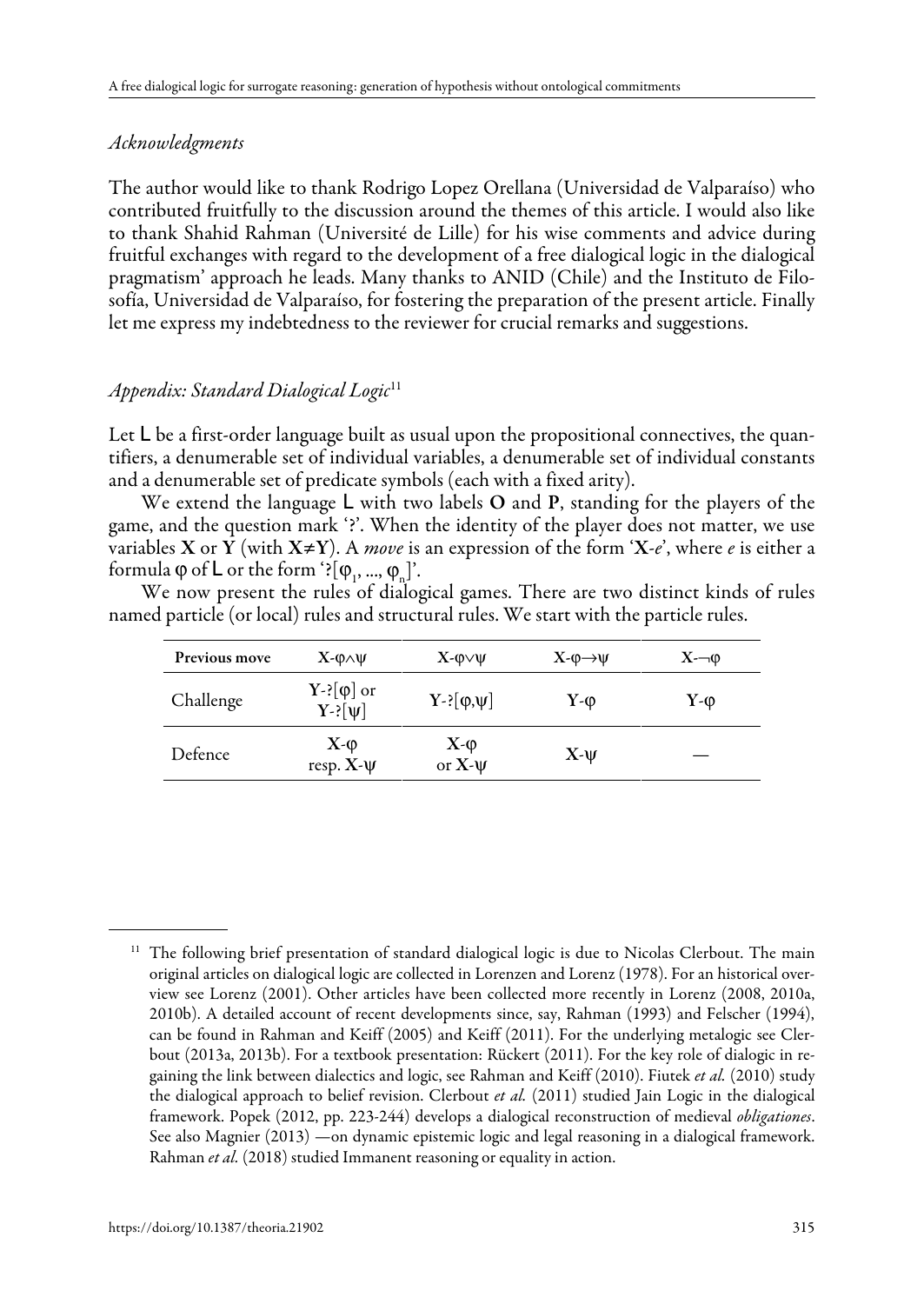| Previous move | $X - \forall x \varphi$    | $X - \exists x \varphi$                  |  |  |
|---------------|----------------------------|------------------------------------------|--|--|
| Challenge     | $Y=\left[\phi(a/x)\right]$ | $Y = [\phi(a_1/x), \dots, \phi(a_n/x)]$  |  |  |
| Defence       | $X-\varphi(a/x)$           | $X-\varphi(a/x)$<br>with $1 \le i \le n$ |  |  |

In this table, the a<sub>i</sub>s are individual constants and  $\varphi$ ( $a/$ x) denotes the formula obtained by replacing every occurrence of x in φ by a<sub>i</sub>. When a move consists in a question of the form  $[?[\varphi_1, ..., \varphi_n]$ , the other player chooses one formula among  $\varphi_1, ..., \varphi_n$  and plays it. We can thus distinguish between conjunction and disjunction on the one hand, and universal and existential quantification on the other hand, in terms of which player has a choice. In the cases of conjunction and universal quantification, the challenger chooses which formula he asks for. Conversely, in the cases of disjunction and existential quantification, the defender is the one who can choose between various formulas. Notice that there is no defence in the particle rule for negation.

Particle rules provide an abstract description of how the game can proceed locally: they specify the way a formula can be challenged and defended according to its main logical constant. In this way we say that these rules govern the local level of meaning. Strictly speaking, the expressions occurring in the table above are not actual moves because they feature formulas schemata and the players are not specified. Moreover, these rules are indifferent to any particular situations that might occur during the game. For these reasons we say that the description provided by the particle rules is abstract. The words "challenge" and "defence" are convenient to name certain moves according to their relationship with other moves. Such relationships can be precisely defined in the following way. Let S be a sequence of moves. The function  $p<sub>x</sub>$  assigns a position to each move in  $\Sigma$ , starting with 0. The function  $F<sub>z</sub>$  assigns a pair  $[m,\bar{Z}]$  to certain moves N in  $\Sigma$ , where m denotes a position smaller than  $\bar{p}_{\bar{y}}(N)$  and *Z* is either *C* or *D*, standing respectively for "challenge" and "defence". That is, the function  $F<sub>y</sub>$  keeps track of the relations of challenge and defence as they are given by the particle rules. A *play* (or dialogue) is a legal sequence of moves, i.e., a sequence of moves which observes the game rules. The rules of the second kind that we mentioned, the structural rules, give the precise conditions under which a given sentence is a play. The *dialogical game* for φ, written D(φ), is the set of all plays with φ as the thesis (see the Starting rule below). The structural rules are the following:

**SR0 (Starting rule)** Let  $\varphi$  be a complex formula of L. For every  $\pi \in D(\varphi)$  we have:

$$
-p_{\pi}(\mathbf{P}\cdot\mathbf{\varphi}) = 0,
$$
  

$$
-p_{\pi}(\mathbf{O}\cdot\mathbf{n}; = i) = 1,
$$
  

$$
-p_{\pi}(\mathbf{P}\cdot\mathbf{m}; = j) = 2
$$

In other words, any play  $\pi$  in  $D(\varphi)$  starts with P- $\varphi$ . We call  $\varphi$  the *thesis* of the play and of the dialogical game. After that, the Opponent and the Proponent successively choose a positive integer called *repetition rank*. The role of these integers is to ensure that every play ends after finitely many moves, in a way specified by the next structural rule.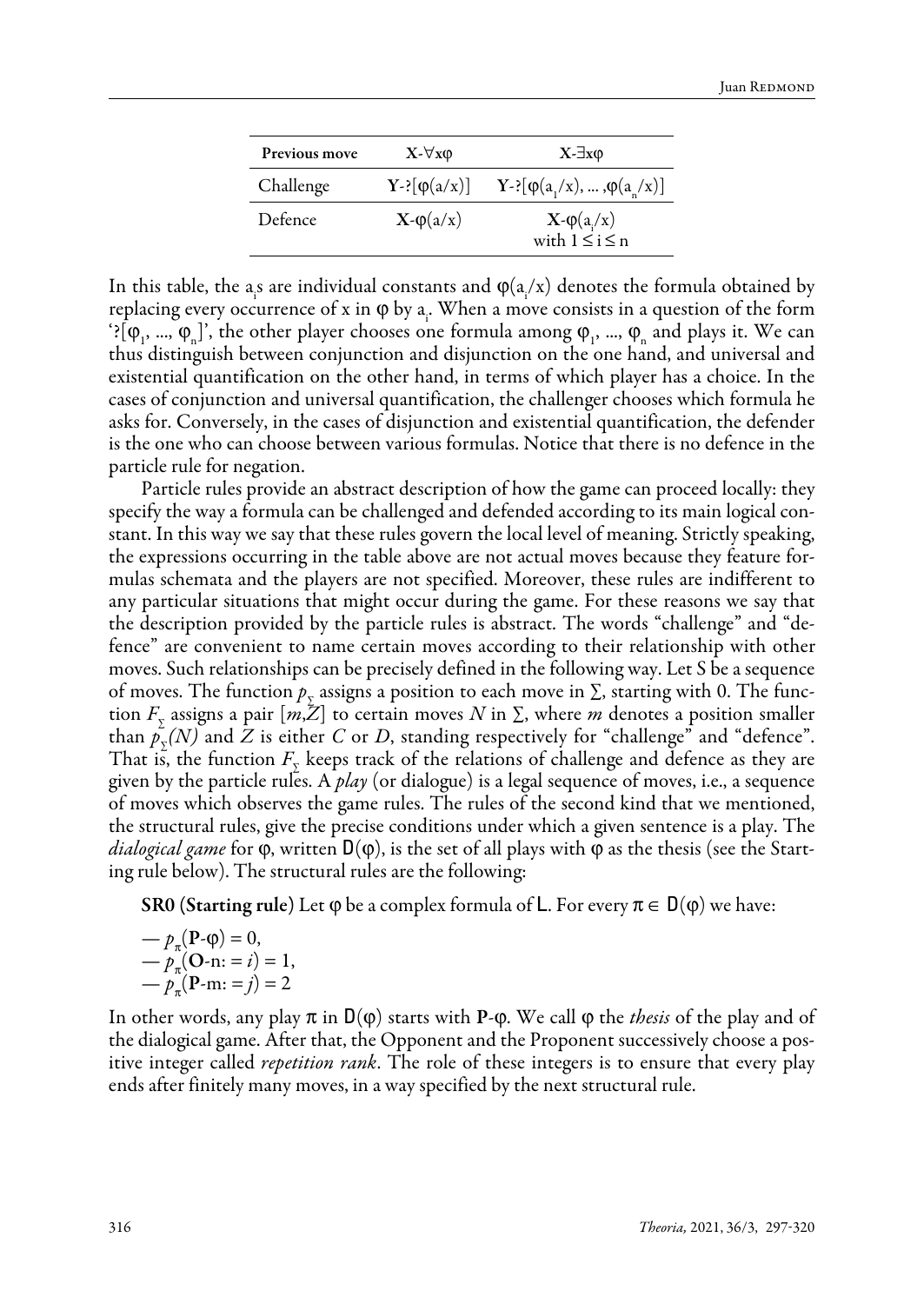#### SR1 (Classical game-playing rule)

- Let  $\pi \in D(\varphi)$ . For every *M* in  $\pi$  with  $p_{\pi}(M) > 2$  we have  $F_{\pi}(M) = [m', Z]$  with  $m \leq_{\mathcal{P}_{\pi}}(M)$  and  $Z \in \{C, D\}$
- Let *r* be the repetition rank of player **X** and  $\pi \in D(\varphi)$  such that
	- the last member of  $\pi$  is a Y move,
	- $M_0$  is a Y move of position  $m_0$  in π,
	- *M*<sub>1</sub>, ..., *M*<sub>n</sub> are **X** moves in π such that  $F_{\pi}(M_1) = ... = F_{\pi}(M_n) = [m_0, Z].$

Consider the sequence<sup>12</sup>  $\pi$ <sup>'</sup> =  $\pi$ <sup>\*</sup>*N* where *N* is an **X** move such that  $F_{\pi}$ <sup>'</sup>(*N*) =  $[m_0, Z]$ . We have  $\pi \in D(\varphi)$  only if  $n \leq r$ .

The first part of the rule states that every move after the choice of repetition ranks is either a challenge or a defence. The second part ensures finiteness of plays by setting the player's repetition rank as the maximum number of times he can challenge or defend against a given move of the other player.

> SR2 (Formal rule) Let y be an elementary sentence, *N* be the move P-ψ and *M* be the move O-ψ. A sequence p of moves is a play only if we have: if  $N \in \pi$  then  $M \in \pi$  and  $p_{\pi}(M) < p_{\pi}(N)$ .

A play is called *terminal* when it cannot be extended by further moves in compliance with the rules. We say it is  $X$  terminal when the last move in the play is an  $X$  move.

SR3 (Winning rule) Player X wins the play p only if it is X terminal.

Consider for example the following sequences of moves:  $P-Qa \rightarrow Qa$ ,  $Q-n$ : = 1,  $P-m$ : = 12, O-Qa, P-Qa.

We often use a convenient table notation for plays. For example, we can write this play as follows:

| $\Omega$ |     | D                   |  |
|----------|-----|---------------------|--|
|          |     | $Qa \rightarrow Qa$ |  |
| $n:=1$   |     | $m:=12$             |  |
| Оa       | (0) | Оa                  |  |

The numbers in the external columns are the positions of the moves in the play. When a move is a challenge, the position of the challenged move is indicated in the internal columns, as with move 3 in this example. Notice that such tables carry the information given by the functions *p* and *F* in addition to represent the play itself.

However, when we want to consider several plays together —or example when building a strategy— such tables are not that perspicuous. So we do not use them to deal with dialogical games for which we prefer another perspective. The *extensive form* of the dialogical game  $D(\varphi)$  is simply the tree representation of it, also often called the game-tree. More precisely, the extensive form  $\mathsf{E}_{\phi}$  of  $\mathsf{D}(\phi)$  is the tree  $(T, I, S)$  such that:

<sup>&</sup>lt;sup>12</sup> We use  $\pi^*N$  to denote the sequence obtained by adding move  $N$  to the play  $\pi$ .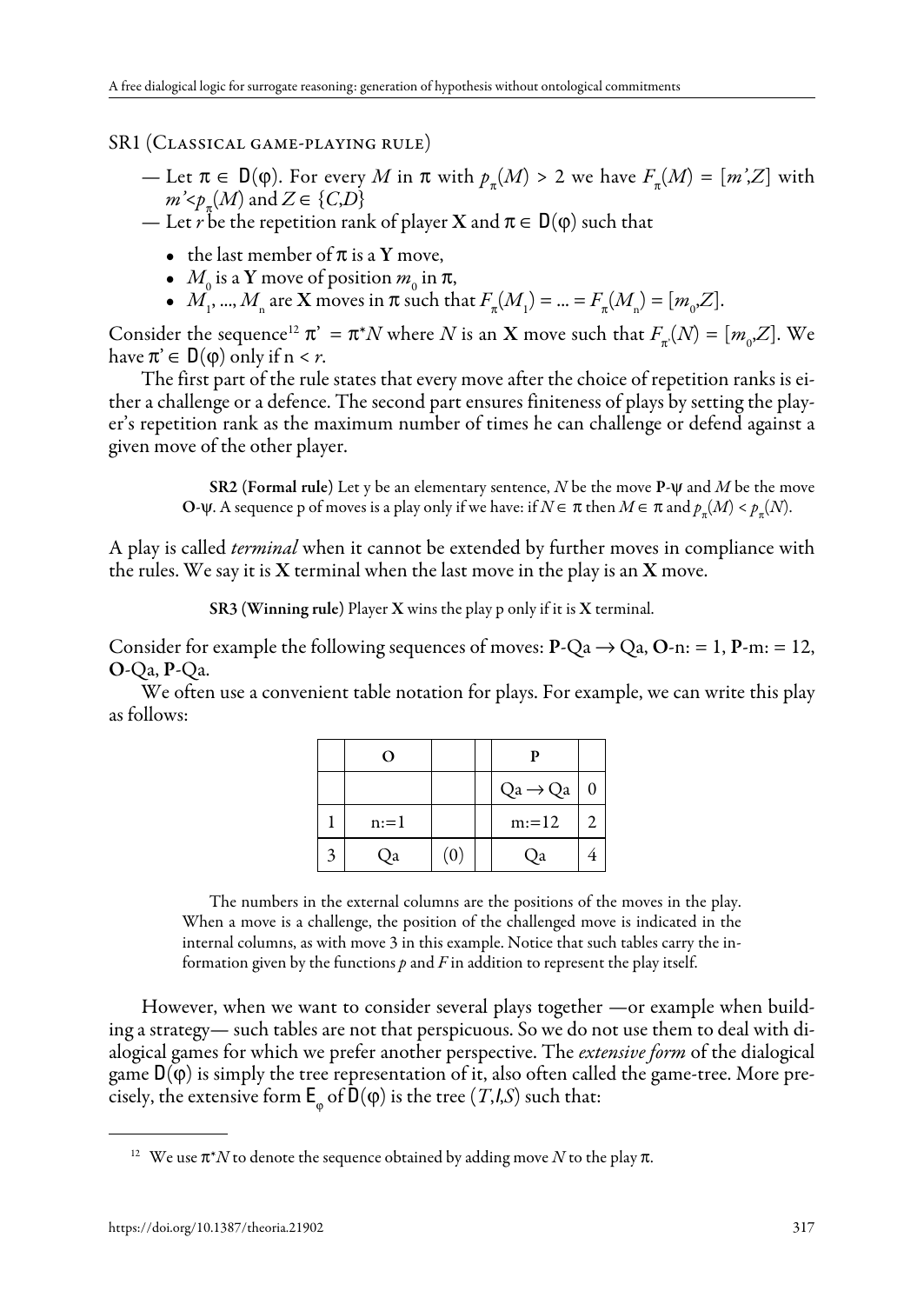- i) Every node *t* in *T* is labelled with a move occurring in  $D(\varphi)$
- ii)  $I: T \rightarrow N$
- iii)  $S ⊆ T<sup>2</sup>$  with:
	- There is a unique  $t_0$  (the root) in *T* such that  $I(t_0) = 0$ , and  $t_0$  is labelled with the thesis of the game.
	- For every  $t \neq t_0$  there is a unique  $t'$  such that  $t'St$ .
	- $\frac{1}{2}$  For every *t* and *t*' in *T*, if *tSt*' then  $I(t^2) = I(t) + 1$ .
	- Given a play p in  $D(\varphi)$  such that  $p_\pi(M) = p_\pi(M) + 1$  and *t*, *t*' respectively labelled with *M* and *M'*, then *tSt'*.

A *strategy* for Player **X** in  $D(\varphi)$  is a function which assigns an **X** move *M* to every non terminal play  $\pi$  with a Y move as last member such that extending  $\pi$  with M results in a play. An X strategy is *winning* if playing according to it leads to X's victory no matter how Y plays.

A strategy can be considered from the viewpoint of extensive forms: the extensive form of an **X** strategy s in **D**(φ) is the tree-fragment  $\mathsf{E}_{_{\varphi,\sigma}} = (T_{_{\sigma}}, I_{_{\sigma}}, S_{_{\sigma}})$  of  $\mathsf{E}_{_{\varphi}}$  such that:

- i) The root of  $E_{\varphi,\sigma}$  is the root of  $E_{\varphi}$ .
- ii) Given a node *t* in  $E_{\varphi}$  labelled with an **X** move, we have that  $tS_{\sigma}t'$  whenever  $tSt'$ .
- iii) Given a node *t* in  $\mathbf{E}_{\phi}$  labelled with a Y move and with at least one *t*' such that *tSt*', then there is a unique  $s(t)$  in  $T_{\sigma}$  where  $tS_{\sigma}s(t)$  and  $s(t)$  is labelled with the X move prescribed by s.

Here are some examples of results which pertain to the level of strategies<sup>13</sup>.

- 1. Winning P strategies and leaves. *Let* w *be a winning P strategy in* D(φ)*. Then every leaf in* E <sup>φ</sup>,w *is labelled with a P signed atomic sentence.*
- 2. Determinacy*. There is a winning X strategy in* D(φ) *if and only if there is no winning Y* strategy in  $D(\varphi)$ .
- 3. Soundness and Completeness of Tableaux*. Consider first-order tableaux and first-order dialogical games. There is a tableau proof for* φ *if and only if there is a winning*  $P$  *strategy in*  $D(\varphi)$ *.*

By soundness and completeness of the tableau method with respect to model-theoretical semantics, it follows that existence of a winning P strategy coincides with validity: *There is a winning P strategy in* D(φ) *if and only if* φ *is valid.*

#### *REFERENCES*

Bencivenga, E. (1986). Free logics. In D. Gabbay & F. Guenthner (Eds.). *Handbook of philosophical logic, vol. III: Alternatives to classical logic* (pp. 373-426). Dordrecht: D. Reidel.

Cassini, A. (2018). Models without a target. *ArtefaCToS*, *7*(2), 185-209.

Clerbout, N. (2013a). *Etude sur quelques sémantiques dialogiques. Concepts fondamentaux et éléments de metathéorie*. PHD thesis, Lille/Leiden: Universities of Lille 3 and Leiden, 2013.

<sup>&</sup>lt;sup>13</sup> These results are proven, together with others, in Clerbout (2013b).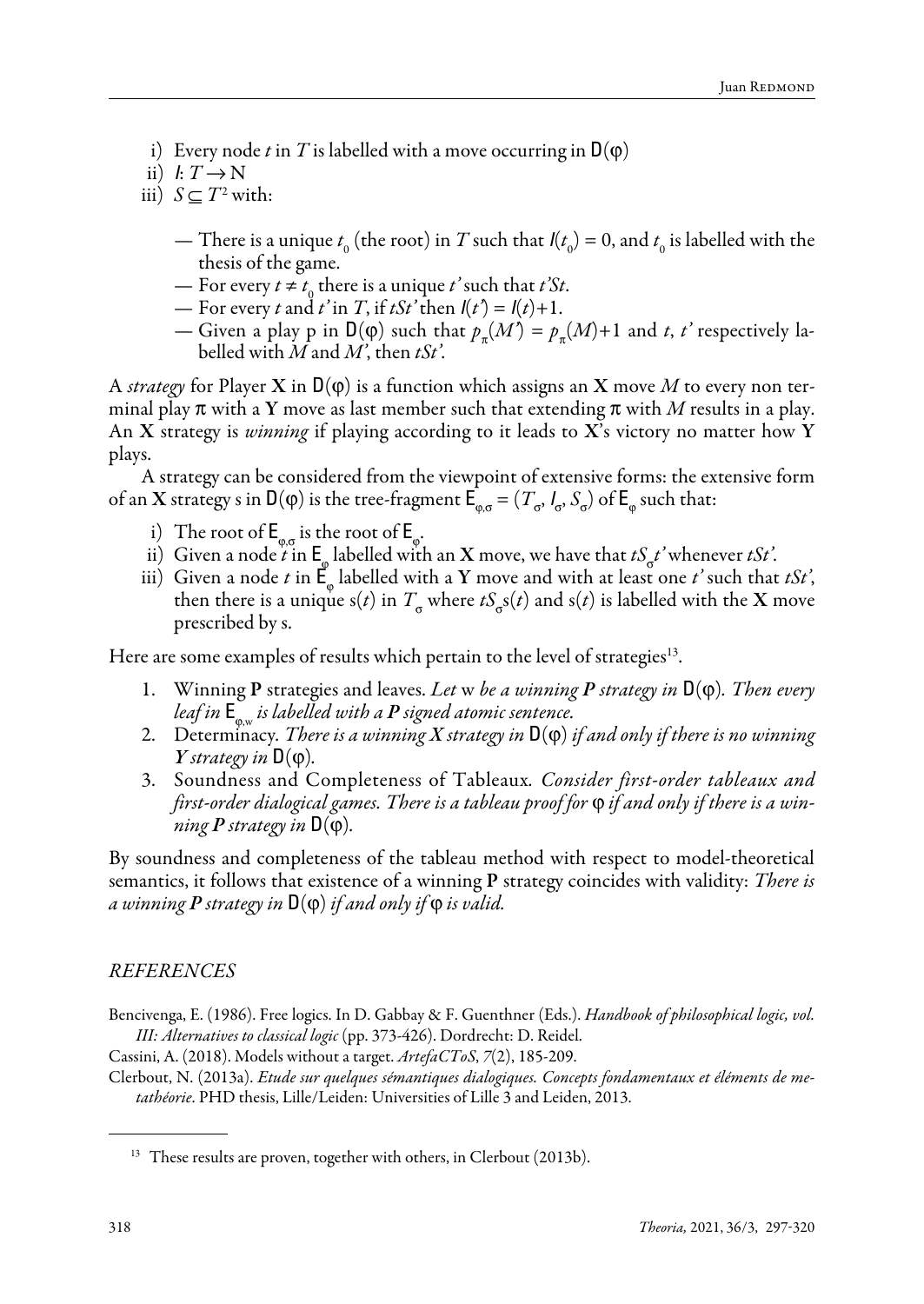- Clerbout, N. (2013b). First-order dialogical games and tableaux. *Journal of Philosophical Logic*, 43, 785-801. doi: 10.1007/s10992-013-9289-z
- Clerbout, N., Gorisse, M-H., & Rahman, S. (2011). Context-sensitivity in jain philosophy. A dialogical study of Siddharsigani's commentary on the handbook of logic. *Journal of Philosophical Logic*, *40*(5), 633-662.
- Contessa, G. (2007). Scientific representation, interpretation, and surrogative reasoning. *Philosophy of Science*, *74*(1), 48-68. doi: 10.1086/519478
- Felscher, W. (1985). Dialogues as a foundation for intuitionistic logic. In D. Gabbay & F. Guenthner (Eds.). *Handbook of philosophical logic*, vol. 3 (pp. 341-372). Dordrecht: Kluwer.
- Felscher, W. (1994). Review of Jean E. Rubin's mathematical logic: applications and theory. *The Journal of Symbolic Logic*, 59, 670-671.
- Fiutek, V., Rückert, H., & Rahman, S. (2010). A dialogical semantics for Bonanno's system of belief revision. In P. Bour *et al.* (Eds.). *Constructions* (pp. 315-334). London: College Publications.
- Frigg, R. & Nguyen, J. (2017). Models and representation. In L. Magnani & T. Bertolotti (Eds.). *Handbook of model-based science* (pp. 49-102). Dordrecht-New York: Springer.
- Keiff, L. (2011). Dialogical logic. *The Stanford Encyclopedia of Philosophy*, Edward N. Zalta (ed.). Retrieved from https://plato.stanford.edu/archives/sum2011/entries/logic-dialogical/.
- Lambert, K. (2003). *Free logic: selected essays.* Cambridge: Cambridge University Press.
- Levenson, T. (2015). *The hunt for Vulcan …and how Einstein destroyed a planet, discovered relativity, and deciphered the universe*. New York: Random House.
- Levy, A. (2015). Modeling without models. *Philosophical Studies* 172(3), 781-798.
- Lorenz, K. (2001). Basic objectives of dialogical logic in historical perspective. *Synthese* 127, 255-263.
- Lorenz, K. (2008). *Dialogischer Konstruktivismus*. Berlin/New York: de Gruyter, 2008.
- Lorenz, K. (2010a). *Philosophische Variationen: Gesammelte Aufsätze unter Einschluss Gemeinsam mit Jürgen Mittelstrass geschriebener Arbeiten zu Platon und Leibniz.* Berlin/New York: De Gruyter.
- Lorenz, K. (2010b)*. Logic, language and method On polarities in human experience*. Berlin/New York: de Gruyter, 2010.
- Lorenzen P. & Lorenz, K. (1978). *Dialogische Logik*. Darmstadt: Wissenschaftliche Buchgesellschaft.
- Luczak, J. (2017). Talk about toy models. *Studies in History and Philosophy of Science Part B: Studies in history and philosophy of modern physics*, 57, 1-7. doi: 10.1016/j.shpsb.2016.11.002
- MacColl, H. (1906). *Symbolic logic and its applications*. Longmans, Green, London.
- Magnier, S. (2013). *Approche dialogique de la dynamique épistémique et de la condition juridique*. London: College Publications.
- Marion, M. & Rückert, H. (2015). Aristotle on universal quantification: A study form the perspective of game semantics. *History and Philosophy of Logic*, *37*(3), 201-229.
- Popek, A. (2012). Logical dialogues from middle ages. In C. Barés *et al.* (Eds.). *Logic of knowledge. Theory and applications* (pp. 223-244). London: College Publications.
- Rahman, S. (1993). *Über Dialogue, protologische Kategorien und andere Seltenheiten*. Frankfurt / Paris / New York: P. Lang.
- Rahman, S. & Keiff, L. (2005). On how to be a dialogician. In D. Vanderveken (Ed.). *Logic, thought and action* (pp. 359-408)*.* Dordrecht: Kluwer.
- Rahman, S. & Keiff, L. (2010). La dialectique entre logique et rhétorique. *Revue de Métaphysique et de Morale*, *66*(2), 149-178.
- Rahman, S., Clerbout, N., & Keiff, L. (2009). On dialogues and natural deduction. In G. Primiero & S. Rahman (Eds.). *Acts of knowledge: history, philosophy and logic. Essays dedicated to Göran Sundholm* (pp. 301- 336). London: College Publications.
- Rahman, S., Fishmann, M., & Rückert, H. (1997). On dialogues and ontology. The dialogical approach to free logic. *Logique et Analyse*, *40*(160), 357-374.
- Rahman, S., McConaughey, Z., Klev, A., & Clerbout, N. (2018). *Immanent reasoning or equality in action. A plaidoyer for the play level*. Series Logic, Argumentation & Reasoning 18. Cham: Springer.